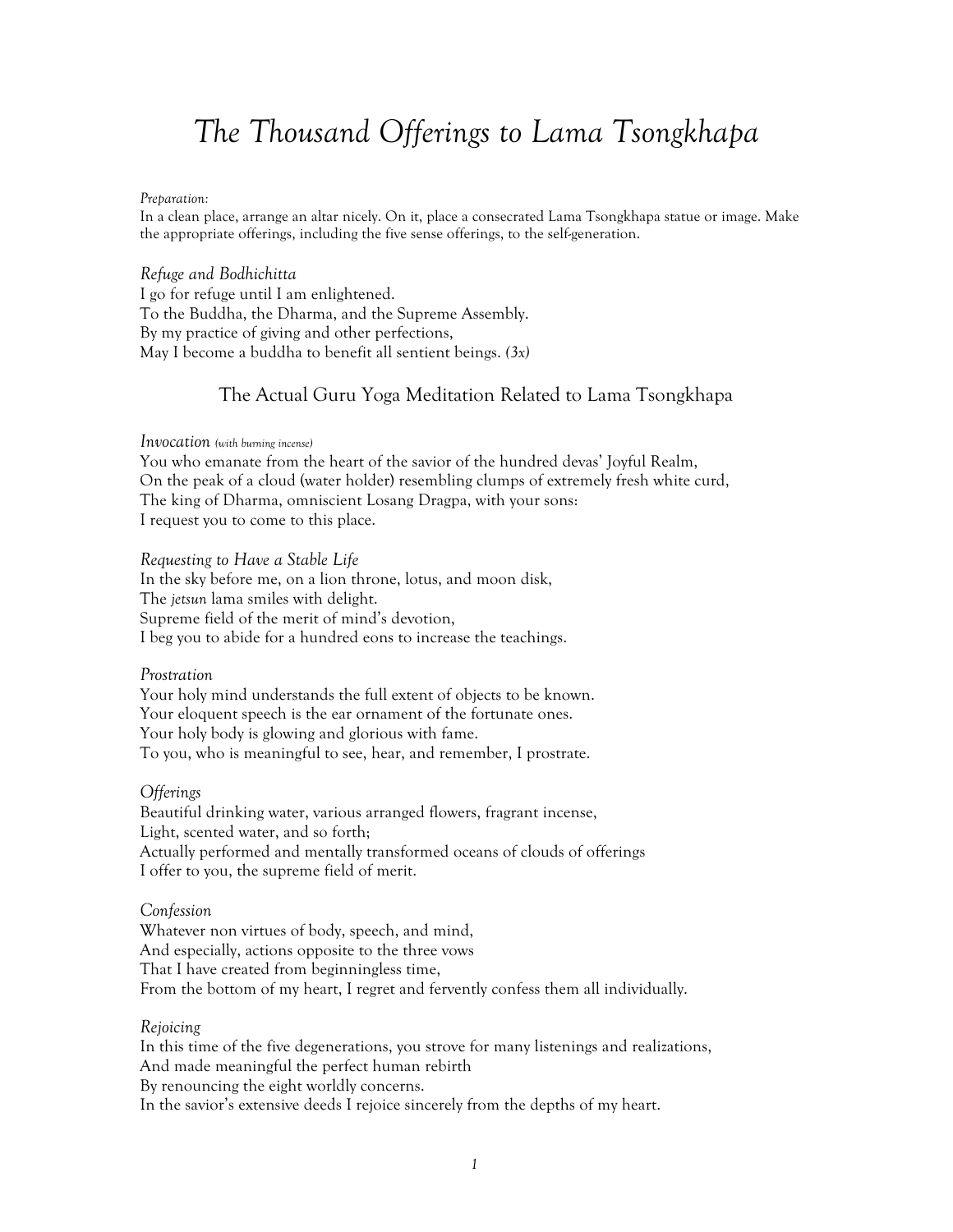*Requesting to Turn the Wheel of Dharma* Please, holy *jetsun* gurus, From billowed clouds of compassion and wisdom in the sky of dharmakaya, Make rainfalls of profound and extensive teachings of whatever is suitable For the ears of sentient beings who are the objects to be subdued.

### *Dedication*

I dedicate whatever virtues I have ever collected, For the benefit of the teachings and of all sentient beings, And in particular, for the essential teachings Of venerable Losang Dragpa to shine forever.

# *Generating Special Bodhichitta*

For the sake of all mother sentient beings, I shall quickly and more quickly actualize the guru deity's primordial state of buddhahood in this very lifetime. *(3x)*

I shall liberate all mother sentient beings from suffering and lead them to the great bliss of buddhahood. For this purpose I am going to practice the profound path of guru deity yoga. *(3x)*

# OM SVABHAVA SHUDDHA SARVA DHARMA SVABHAVA SHUDDHO HAM

From emptiness on my crown is a throne supported by eight snow lions; on this are lotus and moon cushions. Seated on this is Lama Tsongkhapa, inseparable from Guru Vajradhara, who encompasses all the countless conquerors. He is clear white in color with the complete enjoyment body having all the major and minor marks and signs. He smiles pleasantly. His two hands are in the mudra of turning the Dharma wheel. Next to each ear blooms a lotus; his right and left hands each hold a lotus stem. On the lotus at his right ear stands the wisdom sword; on the lotus at his left ear rests the Eight Thousand Verse Prajña Paramita text. His body is beautified with the three saffron robes of a monk. He wears a yellow pandits' hat and sits in the vajra posture. The three syllables OM, AH, HUM adorn his three places.

# *Seven-Limb Prayer*

To the lord lama who is incomparable and encompasses all objects of refuge, I prostrate with devotion and pay homage with my three doors.

I offer the collection of offerings, both those that are arranged and those imagined. From my heart I confess with great regret all the collection of obscurations, downfalls, and negativities that I have accumulated from beginningless samsaric lifetimes while being under the control of karma and delusion.

I rejoice in the collection of virtues accumulated with the three doors of both myself and others. Please bless me to always accumulate virtue and to abandon non virtue.

Please do not pass into nirvana but live forever until samsara ends.

Please turn the wheel of the profound and extensive Dharma, the seed of liberation, continuously and lead all beings to the noble path of ultimate happiness.

I dedicate all the collection of virtues accumulated by self and others to the cause of peerless, complete, and perfect enlightenment.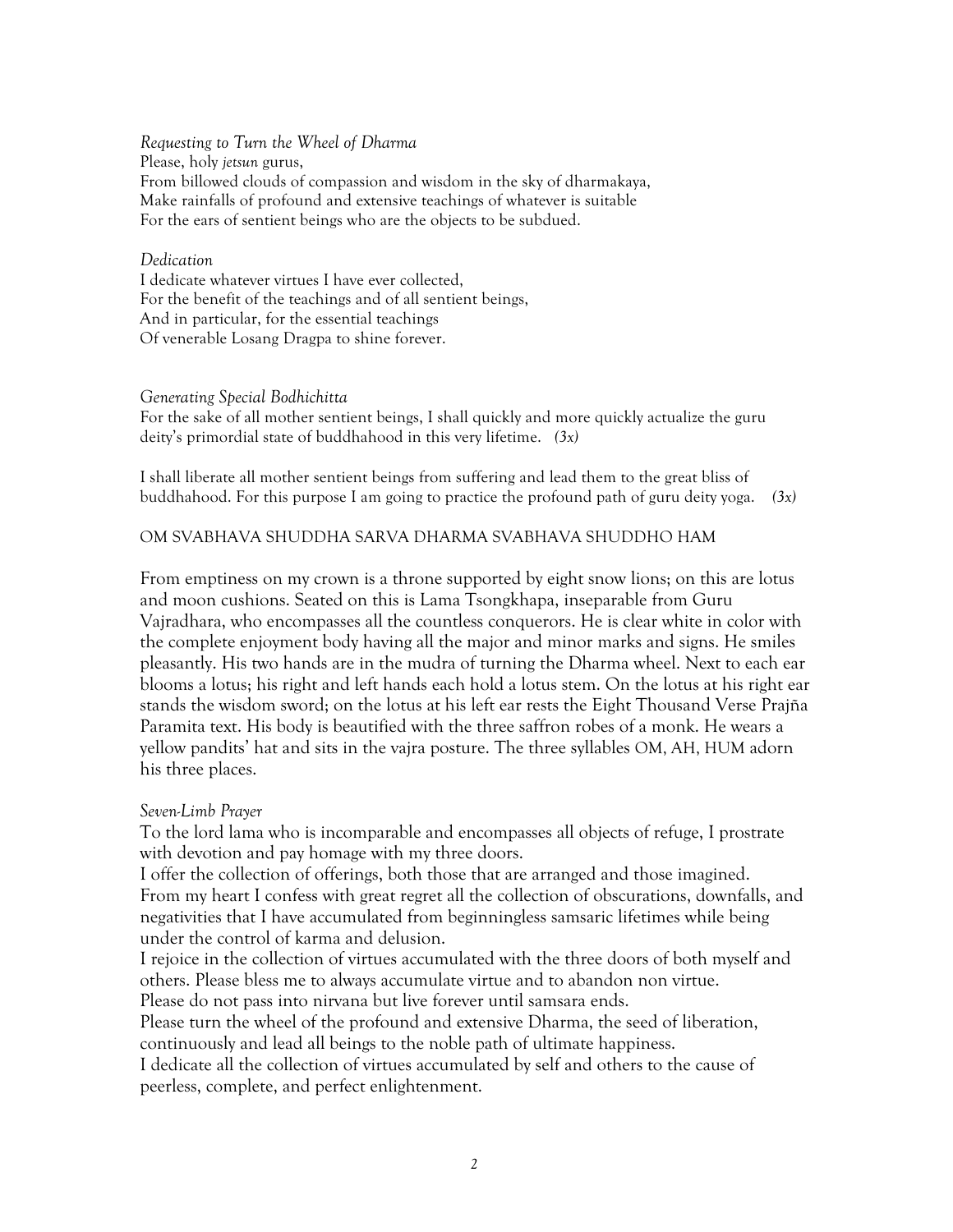# *Requesting Prayer*

With a mind of great respect, free of grasping, imagining all offerings as a great ocean, I make offerings with my three doors. Please accept with your loving compassion and bless my mental continuum.

On top of the sun disc at Lama Tsongkhapa's heart is the syllable DHI surrounded by the mantras. From these nectar flows into my crown and blesses my body and speech.

*While holding this visualization recite Lama Tsongkhapa's mantra:* 

# OM AH GURU VAJRADHARA SUMATI KIRTI SIDDHI HUM HUM (*21x or 108x*)

The protector Lama Tsongkhapa is very pleased and from the holy body, speech, and mind white, red and blue nectar flows to my three places individually and then altogether. This purifies the four obscurations, I receive the four empowerments and the seed of the four Buddha bodies is implanted. Then a smiling emanation of Lama Tsongkhapa enters my crown, and all conceptual thoughts are purified in emptiness.

From emptiness, on top of a throne supported by eight great snow lions, with a lotus, moon and sun disc my mind appears in the form of the syllable DHI. Light radiates out from this and fulfills the two purposes of self and others. The light rays then return to the syllable DHI at my heart. They transform into Lama Tsongkhapa who encompasses all the conquerors. My holy body is white with a shade of red, has a pleasing smile, and two hands in the wheel turning mudra. On the lotus I hold in my right hand stands the wisdom sword and on the lotus in my left sits the Eight Thousand Verse Prajña Paramita text, symbolizing method and wisdom. Youthful, I wear the three robes of a monk and a yellow pandits' hat and am adorned with the major and minor marks of a buddha. My two legs are in the vajra posture and my three places are adorned with OM AH HUM.

Rays of light radiate out from the HUM at my heart inviting all the wisdom beings from the joyful pure land of Tushita.

# JAH HUM BAM HOH

The wisdom beings become inseparable with myself, the samaya being.

# *Blessing the Offerings*

### *Dispel the obstacles:* OM VAJRA AMRITA KUNDALI HANA HANA HUM PHAT

# OM SVABHAVA SHUDDHA SARVA DHARMA SVABHAVA SHUDDHO HAM

# (The offering substances) become just empty.

From the sphere of emptiness, from (eight) BHRUM (syllables), eight vast and extensive precious vessels arise. Within each (the syllable) OM melts into light from which arise drinking water, water for (bathing) the feet, flowers, incense, lamps, perfume, food, and music. Empty in nature, they have the aspect of the individual types (of offerings) and function to bestow special uncontaminated bliss.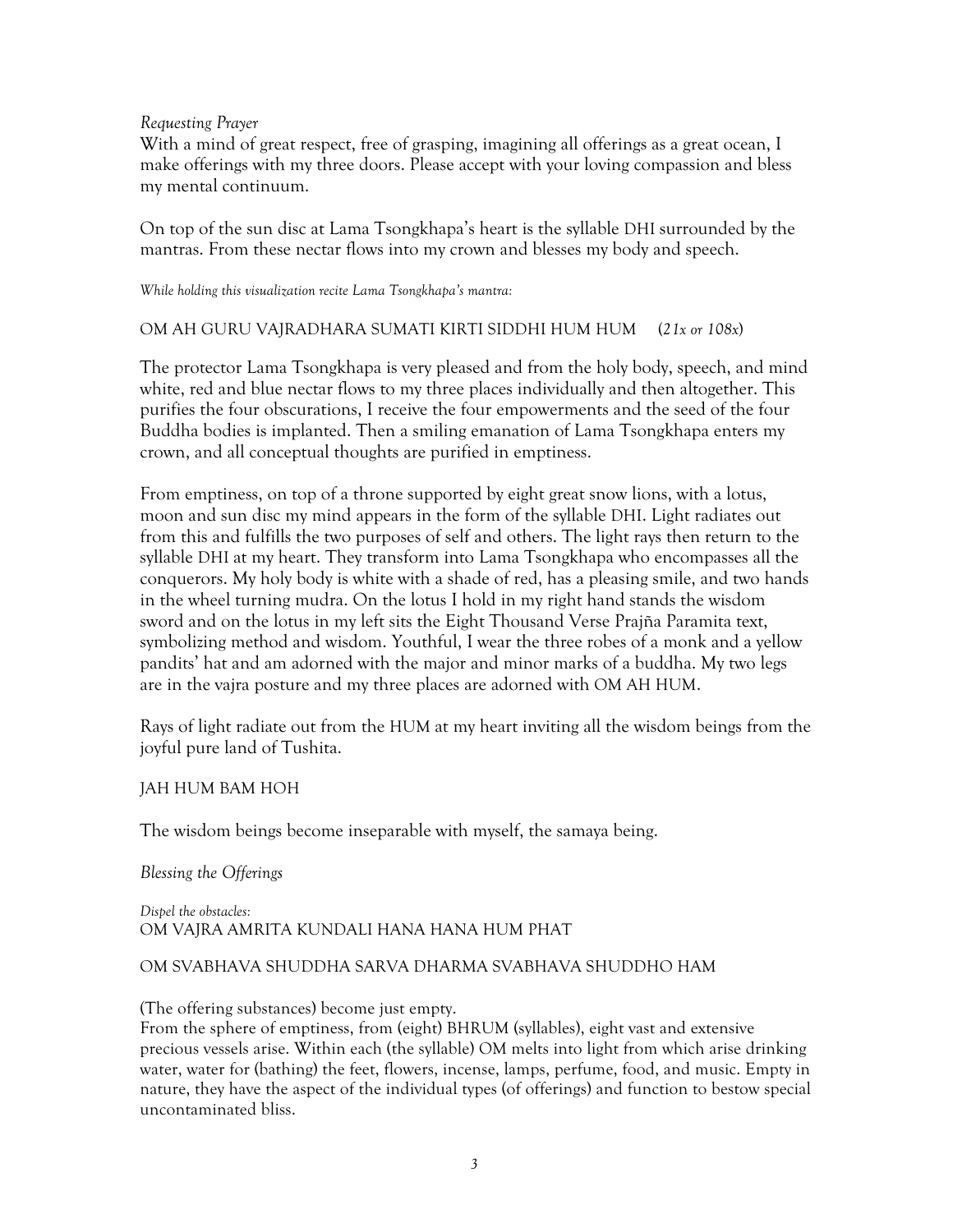OM ARGHAM AH HUM OM PADYAM AH HUM OM PUSHPE AH HUM OM DHUPE AH HUM OM ALOKE AH HUM OM GANDHE AH HUM OM NAIVIDYA AH HUM OM SHAPTA AH HUM

### *Making the Offerings*

As this supreme *drinking water* [water for bathing, flower, incense, light, perfume, food, music], which appears although lacking inherent existence, Is offered to the buddhas, the field of merit, With a mind of inseparable appearance and emptiness, Please accept this with a mind inseparable from great bliss.

# OM AH GURU SUMATI KIRTI SAPARIVARA *ARGHAM* (PADHYAM … PUSHPE … DHUPE … ALOKE … GANDHE … NAIVIDYA … SHAPTA) PRATICCHA HUM SVAHA

### *Praise and Prostration*

Surrounded by a pure garland of snowy mountains, you are the protector of us sentient beings who have no guide. I prostrate to you, supreme lama, who shows whatever aspect is beneficial to our ignorant minds.

At my heart on top of a sun disc, my mind is in the aspect of the orange syllable DHI. This syllable is surrounded by the mantra garlands. From these light radiates out into the ten directions and makes offerings to all the buddhas and bodhisattvas of the ten directions. All the blessings of their body, speech, and mind enter into my crown in the form of Lama Tsongkhapa's holy body, mantras, and implements, blessing my three doors. Again, light radiates out purifying all the negativities and obscurations of all the beings of the six realms. All are liberated and attain Losang Vajradhara's enlightened state and abide in the joyful land of Tushita.

*With this visualization, without distraction recite the nine line or five line mig tse ma prayer:*

*Nine line Prayer to Lama Tsongkhapa* Ngö drub kün jung thub wang dor je chhang Mig me tse wäi ter chhen chän rä zig Dri me khyen päi wang po jam päi yang Dü pung ma lü jom dzä sang wäi dag Gang chän khä päi tsug gyän lo zang drag Kyab sum kün dü **la ma sang gyä la**  Go sum gü päi go nä söl wa deb Rang zhän min ching dröl war jin gyi lob Chhog dang thün mong ngö drub tsäl du söl [Nyur du kye rang ta bur jin gyi lob]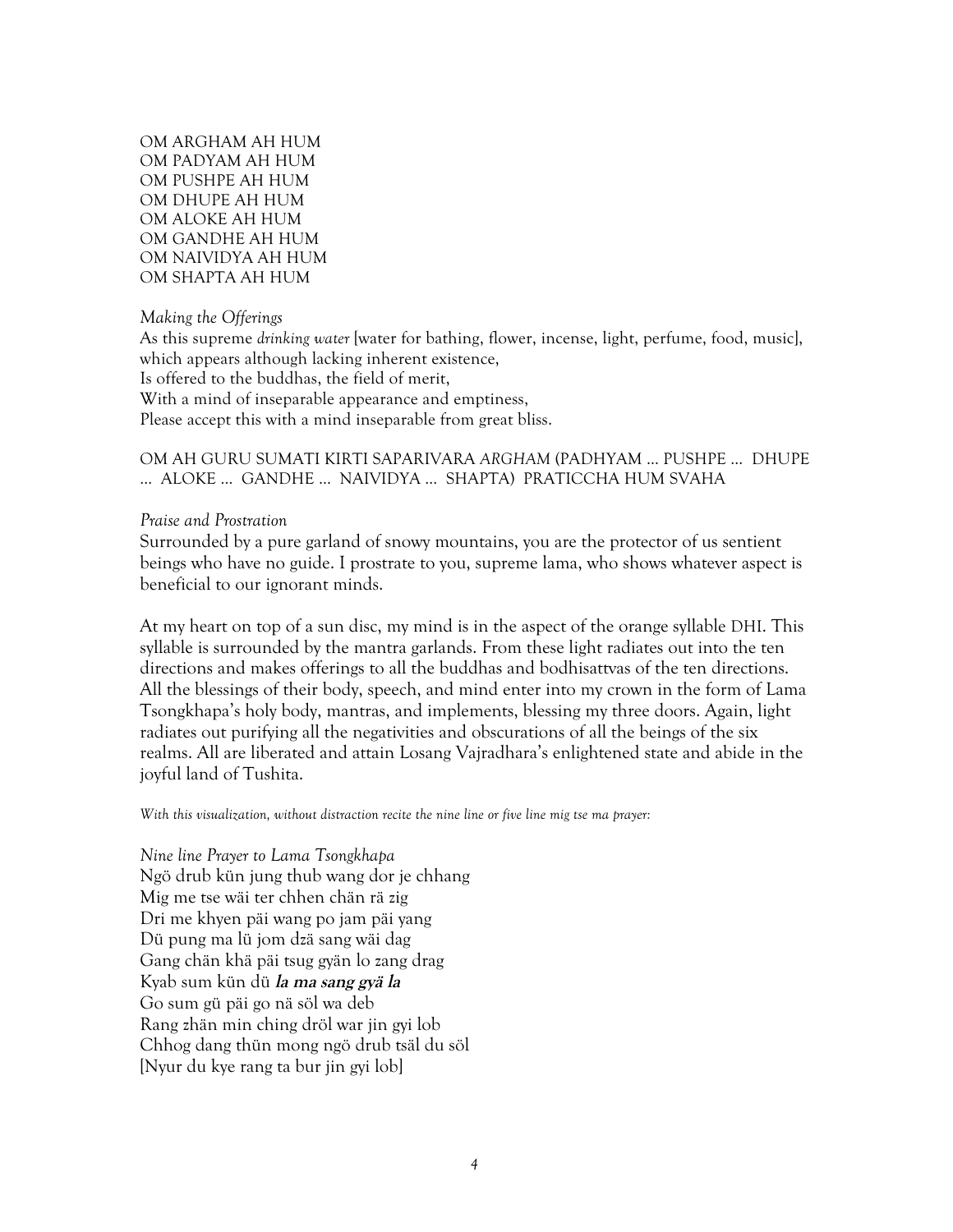*Five line Prayer to Lama Tsongkhapa (Mig tse ma)* Mig me tse wäi ter chhen chän rä zig Dri me khyen päi wang po jam päi yang Dü pung ma lü jom dzä sang wäi dag Gang chän khä pä tsug gyän tsong kha pa Lo zang drag pä zhab la söl wa deb *(21x)*

# *Vajrasattva Mantra Recitation*

OM VAJRASATTVA SAMAYA MANUPALAYA / VAJRASATTVA TVENOPATISHTHA / DRIDHO ME BHAVA / SUTOSHYO ME BHAVA / SUPOSHYO ME BHAVA / ANURAKTO ME BHAVA / SARVA SIDDHIM ME PRAYACCHA / SARVA KARMA SU CHAME / CHITTAM SHRIYAM KURU HUM / HA HA HA HA HO / BHAGAVAN SARVA TATHAGATA / VAJRA MAME MUNCHA / VAJRA BHAVA MAHA SAMAYA SATTVA AH HUM PHAT *(3x)*

# *Offerings*

# OM AH GURU SUMATI KIRTI SAPARIVARA ARGHAM …… SHAPTA PRATICCHA HUM SVAHA

# *Praise and Prostration*

Surrounded by a pure garland of snowy mountains, you are the protector of us sentient beings who have no guide. I prostrate to you, supreme lama, who shows whatever aspect is beneficial to our ignorant minds.

# *Dedication Prayers*

Through the merits of these virtuous actions, May I quickly attain the state of a guru Lama Tsongkhapa And lead all living beings, without exception, Into that enlightened state.

May the supreme jewel bodhichitta That has not yet arisen, arise and grow, And may that arisen not diminish, But increase more and more.

Just as the brave Manjushri, and Samantabhadra, too, Realized things as they are, I also dedicate all these merits in the best way, So that I may follow their perfect example.

I dedicate all these roots of virtue With the dedication praised as the best By the victorious ones of the three times, So that I might perform the noble bodhisattva's deeds.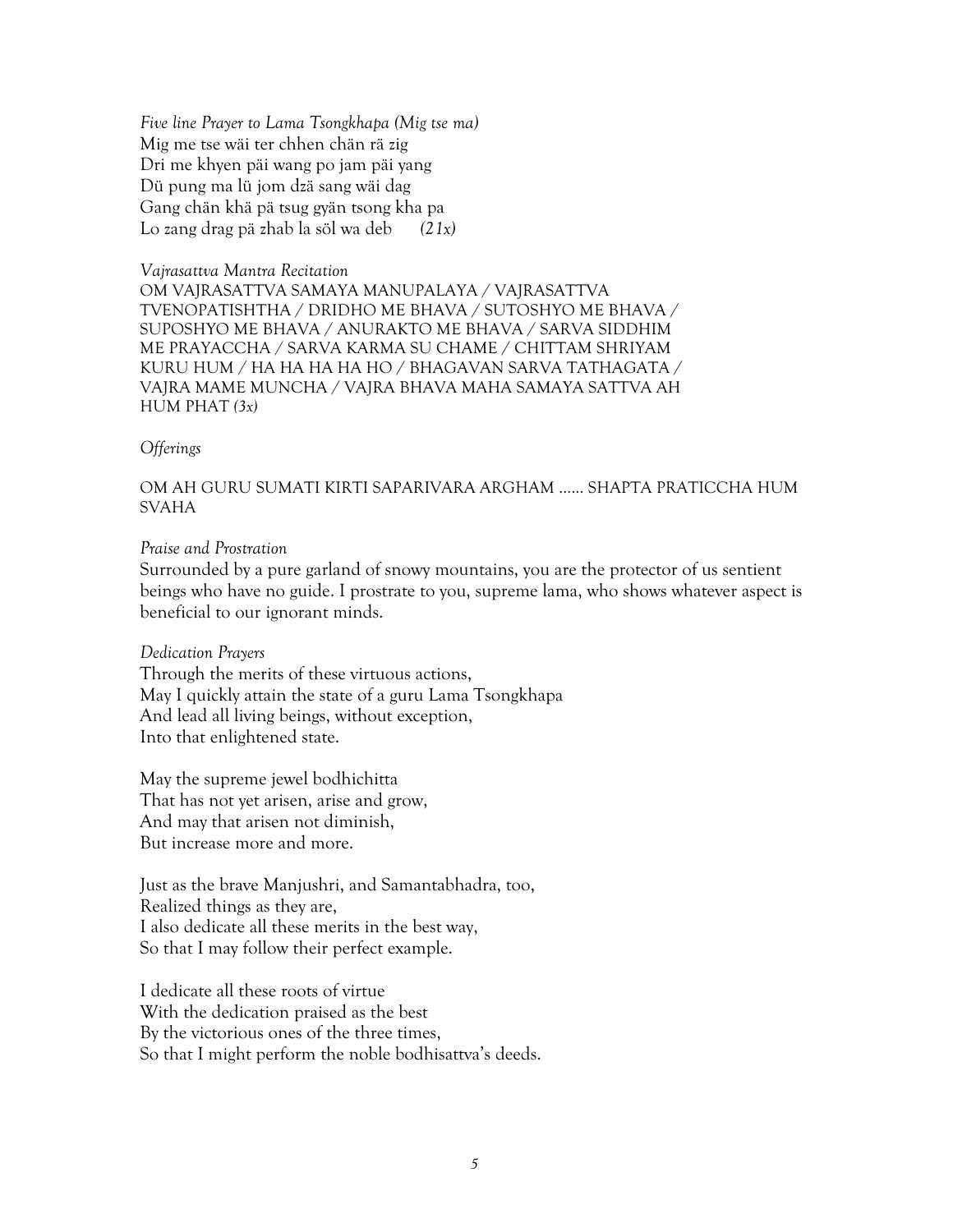Due to the merits accumulated during the three times by myself and all the buddhas and bodhisattvas, which are empty from their own side, May the I, who is empty from its own side, Achieve the state of enlightenment, which is empty from its own side, And lead all sentient beings, who are empty from their own side, To that state as quickly as possible by myself alone.

Due to the merits of the three times created by myself and others and by the buddhas and bodhisattvas,

May I, my family members, all the students and benefactors of the organization, and all sentient beings

Be able to meet perfectly qualified Mahayana virtuous friends in all our future lives. From our side may we always see them as enlightened and always perform only actions most pleasing to their holy minds.

May we always fulfill their holy wishes instantly.

*Vase Generation*

Inside the action vase, on top of a sun disc is a syllable HUM surrounded by the mantras to be recited. Then recite:

OM VAJRA AMRITA KUNDALI HANA HANA HUM PHAT (*21x or 108x*)

The mantras together with the seed syllable dissolve into light and melt, becoming the vase nectar.

*Visualizing the Front Generation*

# OM VAJRA AMRITA KUNDALI HANA HANA HUM PHAT

# OM SVABHAVA SHUDDHA SARVA DHARMA SVABHAVA SHUDDHO HAM

Everything is empty. From emptiness in front of me appears a wish fulfilling tree. On top of that is a red lotus, on top of which is a precious throne made of jewels supported by eight snow lions. On the throne are moon and sun discs. On them sits Lama Tsongkhapa, Dharma king of the three realms, protector who is inseparable from the supreme root guru. He is white in color with a shade of red. His face is round like a full moon, and he smiles joyfully. His two hands are at his heart in the mudra of turning the Dharma wheel. Between the thumb and ring finger of each hand he holds stems of lotus flowers that bloom next to his ears. On the right lotus stands a wisdom sword and on the left sits the Eight Thousand Verse Prajña Paramita text, which resonates with the sound of the Dharma. He wears the three saffron robes of a monk and wears a pandits' yellow hat. His two legs are in the vajra posture. Bearing the major and minor marks, he is the unification body of great bliss.

From his holy body light radiates out into the ten directions and thus his body encompasses the entire universe and the entire universe becomes of the nature of Lama Tsongkhapa's holy body.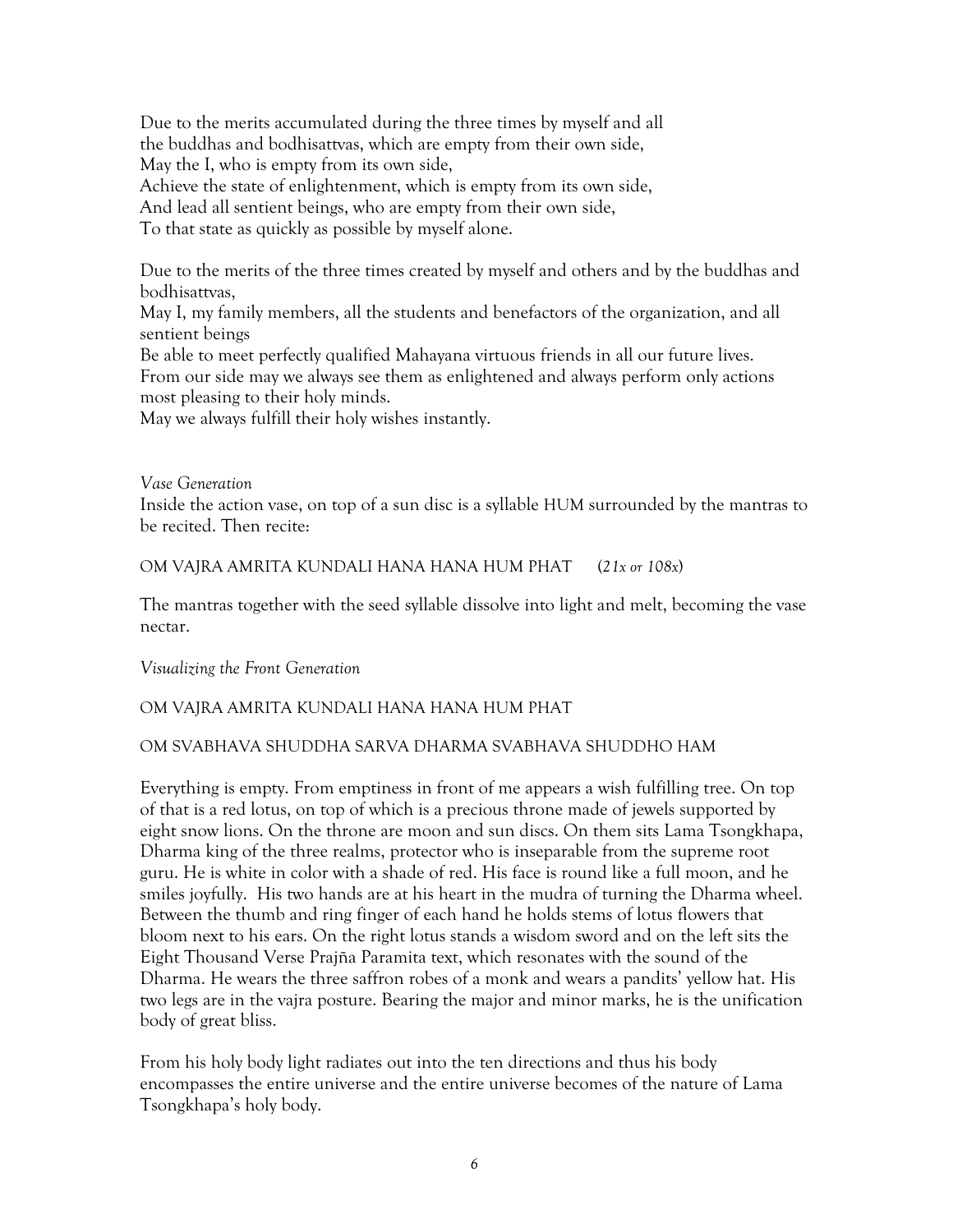On Lama Tsongkhapa's crown is a lotus and moon disc. On that sits orange Manjushri. His right hand brandishes a wisdom sword and his left holds the stem of a lotus on which sits the Eight Thousand Verse Prajña Paramita text. At his throat, on a lotus and moon disc is Chenrezig whose holy body is white like crystal, perfectly clear and without stain. He has one face and four hands. The first two hands are joined together at the heart. The second right hand holds a crystal rosary and the second left an eight-petalled white lotus. An antelope skin covers his left breast. Both Manjushri and Chenrezig are wearing garments of divine cloth and wear precious jeweled ornaments.

At Lama Tsongkhapa's heart on a lotus and sun seat stands Vajrapani, dark blue in color with his right hand holding a vajra in the air and his left at his heart in the threatening mudra. He is adorned with jeweled ornaments and eight snakes. He wears a tiger skin lower garment. His right leg is stretched and his left bent.

All these deities have a white OM at their crowns, a red AH at their throats, and a blue HUM at their hearts.

In front of the HUM at Lama Tsongkhapa's heart is a syllable DHI, orange and radiating light into the ten directions. The light rays invite the root and lineage lamas, yidams, buddhas, bodhisattvas, and the assembly of arya beings together with the protectors surrounded by their entourages from Tushita pure land into the sky in front of myself, like clouds upon clouds of rain clouds gathering.

# SAMAYA JAH

*Invocation* Protector of all beings without exception; Divine destroyer of the intractable legions of Mara; Perfect knower of all things: Bhagavan and retinue, please come here.

#### JAH HUM BAM HOH

The wisdom and samaya beings become inseparable.

#### *Offering an Ablution*

*Then actually offer an ablution to the reflection of the deities appearing in a mirror and, as the significance of the meditation, imagine that emanated offering goddesses holding vases of nectar offer baths to the principal deity of the front generation, Guru Lama Tsongkhapa, and the surrounding gurus, meditational deities, buddhas and bodhisattvas, heroes, dakas and dakinis, Dharma protectors and guardians, etc., thereby purifying all imperfections, such as defilements, impurities, and so forth. (The next two verses are often chanted before the actual verses of ablution.)*

In a fragrantly scented bathing house With a bright and shining crystal foundation, Attractive pillars of shining jewels And adorned with a canopy of glittering pearls,

Just as at the very time of birth, The devas offered ablution (to the Buddha), So do I, with pure divine water, Offer ablution to the holy body.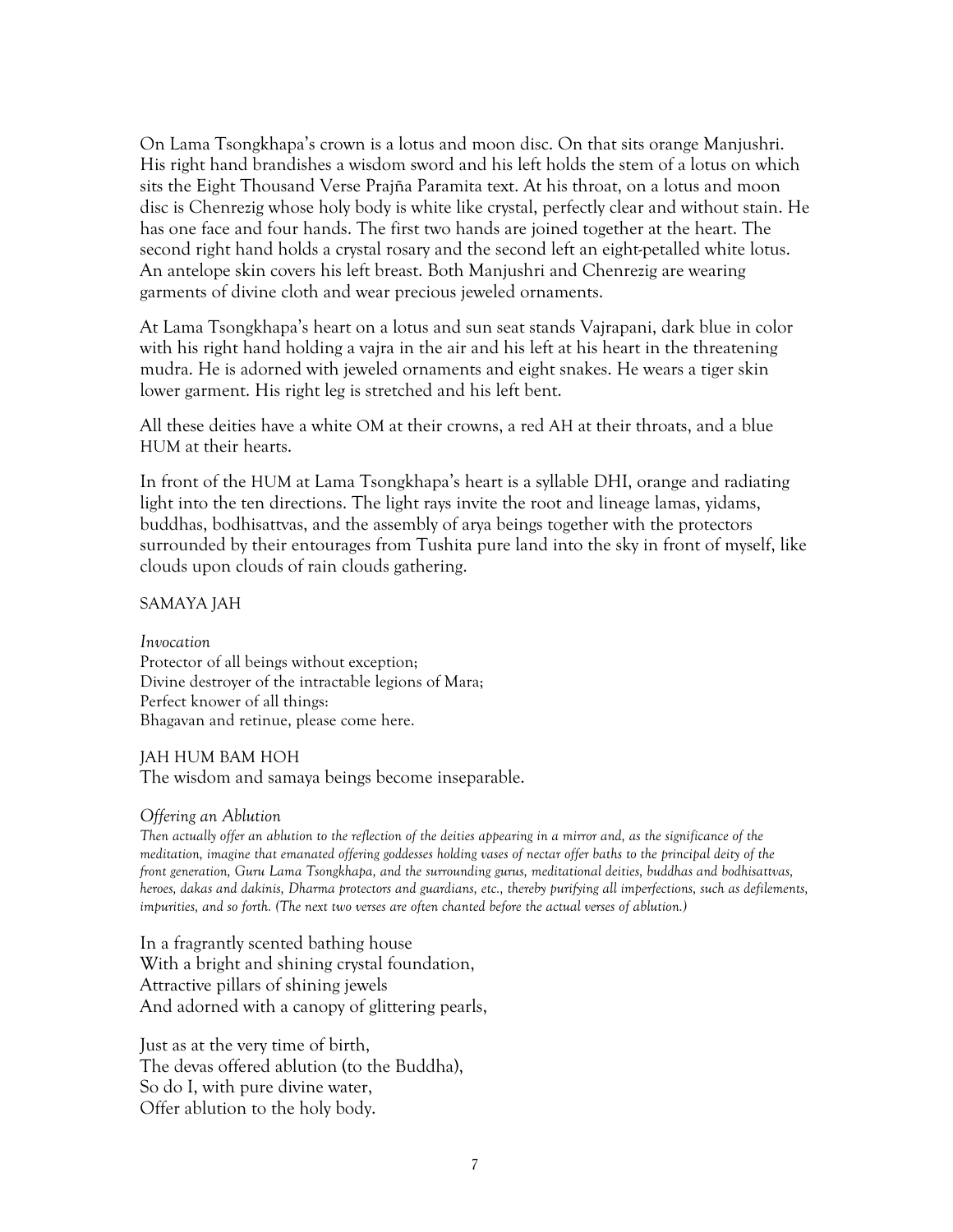*Substitute the phrases in brackets for the words "protector Tsongkhapa" and* "GURU SUMATI KIRTI" *in the offering verse and mantra below.*

*Offer ablution to the holy body with the previously blessed vase water saying:* By offering ablution to *protector Tsongkhapa [gurus and yidams / buddhas and bodhisattvas / hearers and solitary realizers / dakas and dakinis / Dharma protectors]* The lamp of migrators, with a stream of fragrant nectar, May all stains of the two obscurations of migrators be cleansed And may there be the good fortune to acquire the stainless three bodies.

# OM SARVA TATHAGATA *GURU SUMATI KIRTI [LA MA YI DAM / SANG GYÄ JANG SEM / GEN DÜN LANG GYÄ / PA WO KHAN DRO / CHÖ KYONG SONG GYÖ]* SAPARIVARA ABHISHEKATA SAMAYA SHRI YE AH HUM

*Extensive Ablution If you would like to offer the ablution more extensively, in addition to the above, recite verses such as the following along with any ceremony for offering ablution.* I offer an ablution to the tathagatas and their children With many jeweled vases Exquisitely filled with pleasing scented water Together with an abundance of songs and music.

# OM SARVA TATHAGATA GURU SUMATI KIRTI SAPARIVARA ABHISHEKATA SAMAYA SHRI YE AH HUM

*Drying the Holy Bodies* I dry the holy bodies with matchless cloths, Clean and anointed with the finest scents. OM HUM TRAM HRIH AH

# OM SARVA TATHAGATA GURU SUMATI KIRTI SAPARIVARA KAYA VISHVADHANA YE SVAHA

*Offering Divine Garments and Ornaments One can also offer divine clothing (holding up a beautiful cloth or kata as offering) saying:* In order to purify my mind, I offer an exquisite precious garment, Multicolored like Indra's variegated bow, Which, when touched, becomes the cause of bliss. May I be adorned with the holy garment of patience. OM VAJRA VASTRAYE AH HUM SVAHA

*And ornaments (holding up a beautiful ornament or mala as offering) saying:* As the conquerors have natural ornaments of the signs and exemplifications, They do not seek to be adorned by other ornaments. Yet, by offering them supreme precious ornaments, May all migrators attain a holy body adorned with the signs and exemplifications. OM VAJRA ALAMKARA VAPUSHANI AH HUM SVAHA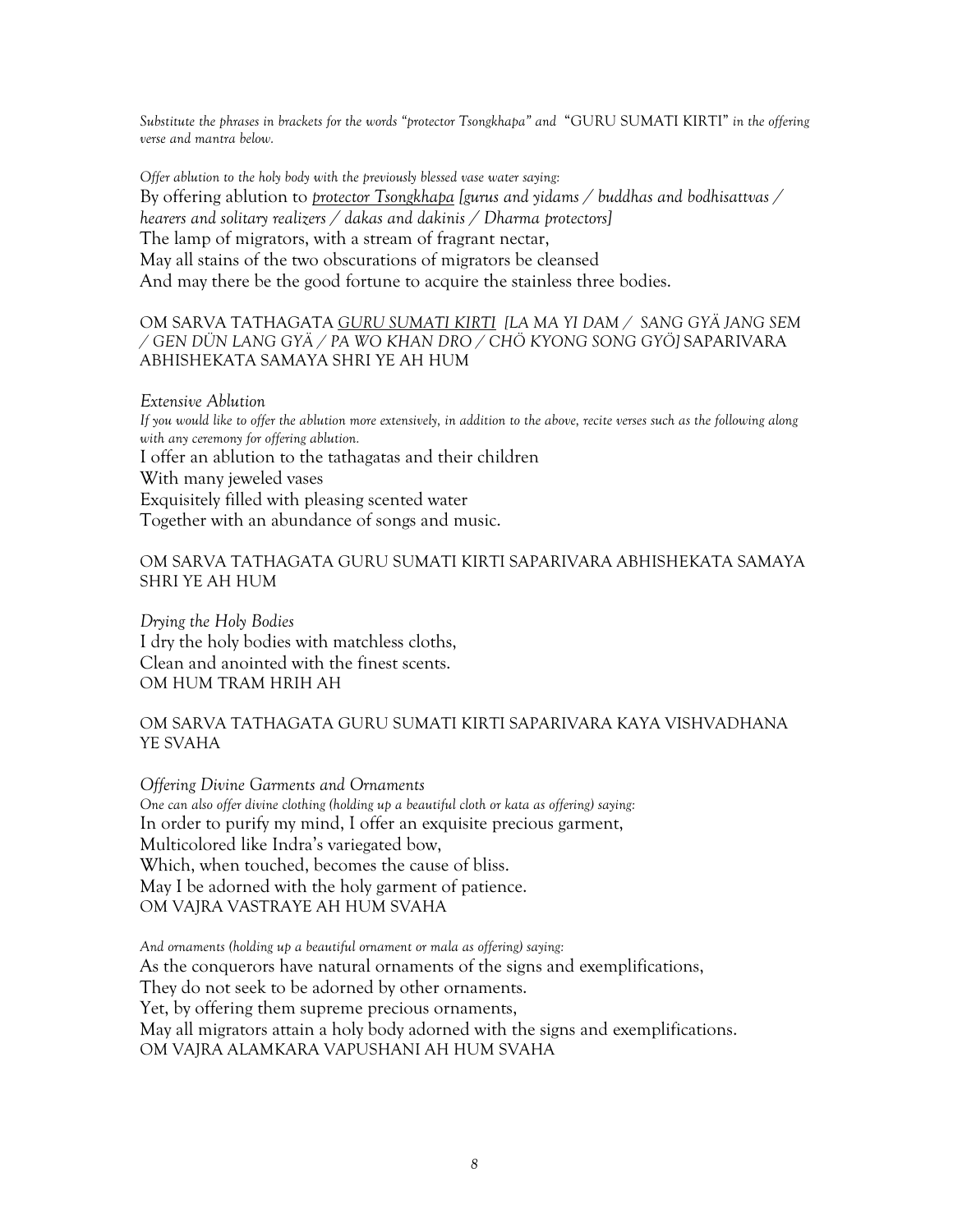*Offering a Vase (holding up the action vase as offering)* By offering this auspicious vase of beautiful jewels, Filled with essences of the assembly of gods, May all stains of karma and delusions be purified and May I be imbued with the moisture of bodhichitta. OM VAJRA KALASHA AH HUM

*Then recite the prayer requesting to abide in which the merit field is requested to return from the bathing house to the palace and to abide there:*

#### *Request*

Out of your loving compassion for myself and migrators, O Bhagavan, please remain as long As we continue to make offerings, By the force of your magical powers.

#### *Extensive Mandala*

Let us offer a buddha-field ...

OM vajra ground AH HUM, mighty golden ground.

OM vajra fence AH HUM. Outside it is encircled by the surrounding wall, in the center of which are Sumeru, King of Mountains, the eastern continent, Videha (Tall-body Land), the southern, Jambudvipa (Rose-apple Land), the western, Godaniya (Cattle-gift Land), the northern, Kuru; [the eastern minor continents] Deha and Videha, [the southern], Camara and Apara-camara (Chowrie-land and western Chowrie-land), [the western], Satha and Uttaramantrin (Lands of the Deceitful and the Skilled in Mantra), [and the northern], Kuru and Kaurava. [In the four continents are:] [E] the precious mountain, [S] the wishgranting tree, [W] the wish-fulfilling cow, [N] the unploughed harvest.

[On the first level are:] The precious wheel, the precious jewel, the precious queen, the precious minister, the precious elephant, the precious horse, the precious general, and the great treasure vase.

[On the second level, the eight goddesses:] Lady of grace, lady of garlands, lady of song, lady of dance, lady of flowers, lady of incense, lady of lamps, lady of perfume.

[On the third level:] The sun and the moon; the precious parasol, and the banner of victory in all quarters. In the center, the most perfect riches of gods and human beings, with nothing missing, pure and delightful.

To my glorious, holy and most kind root and lineage gurus, and in particular to the glorious, holy and kind root and lineage gurus, and especially to the deity host of Lama Tsongkhapa, king of sages, Maha-Vajradhara, and his divine retinue, I shall offer these as a buddha-field. Please accept them with compassion for the sake of migrating beings.

Having accepted them, please, out of your great compassion, grant your inspiration to me and all migrating mother sentient beings as far as the limits of space!

### *Brief Mandala*

This ground, anointed with perfume, strewn with flowers, Adorned with Mount Meru, four continents, the sun and the moon: I imagine this as a buddha-field and offer it. May all living beings enjoy this pure land!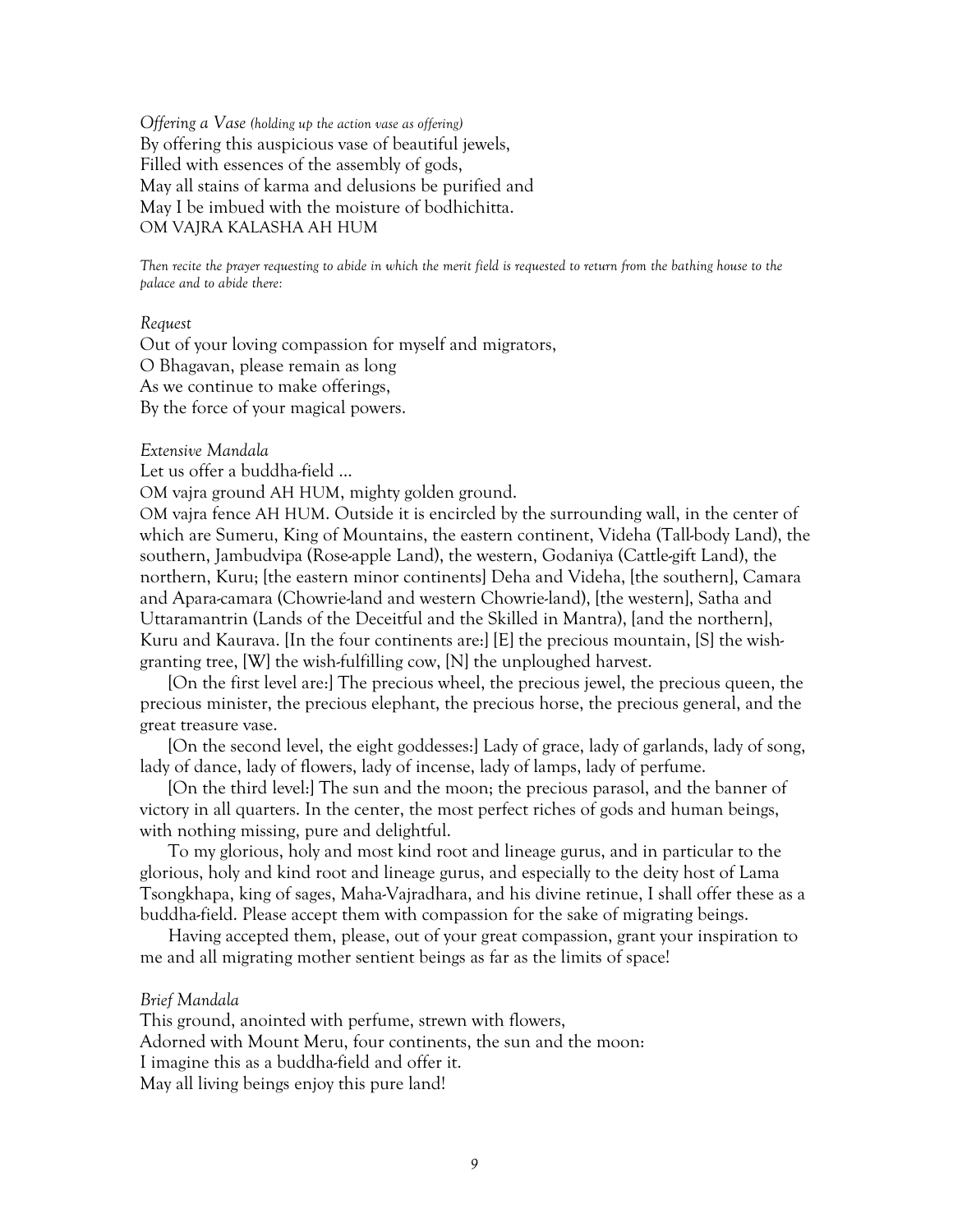*Inner Mandala* The objects of my attachment, aversion and ignorance – Friends, enemies, strangers – and my body, wealth, and enjoyments; Without any sense of loss I offer this collection. Please accept it with pleasure and bless me with freedom from the three poisons.

# IDAM GURU RATNA MANDALAKAM NIRYATAYAMI

*Blessing the Offerings*

# OM VAJRA AMRITA KUNDALI HANA HANA HUM PHAT

# OM SVABHAVA SHUDDHA SARVA DHARMA SVABHAVA SHUDDHO HAM

(The offering substances) become just empty.

From the sphere of emptiness, from (eight) BHRUM (syllables), eight vast and extensive precious vessels arise. Within each (the syllable) OM melts into light from which arise drinking water, water for (bathing) the feet, flowers, incense, lamps, perfume, food, and music. Empty in nature, they have the aspect of the individual types (of offerings) and function to bestow special uncontaminated bliss.

OM ARGHAM AH HUM OM PADYAM AH HUM OM PUSHPE AH HUM OM DHUPE AH HUM OM ALOKE AH HUM OM GANDHE AH HUM OM NAIVIDYA AH HUM OM SHAPTA AH HUM

# *Extensive Offerings*

*Repeat the following verse for each individual offering substance (listed in brackets) followed by the offering mantra.*

A host of oceans of *drinking water* [water for bathing, flowers, incense, light, perfume, food, music] from an ocean of realms

Composed of an ocean of offering substances of the conquerors,

I offer with an ocean of faith to the conquerors and their retinues, who have oceans of qualities. Please accept it.

OM AH GURU SUMATI KIRTI SAPARIVARA *ARGHAM* (PADHYAM … PUSHPE … DHUPE … ALOKE … GANDHE … NAIVIDYA … SHAPTA) PRATICCHA HUM SVAHA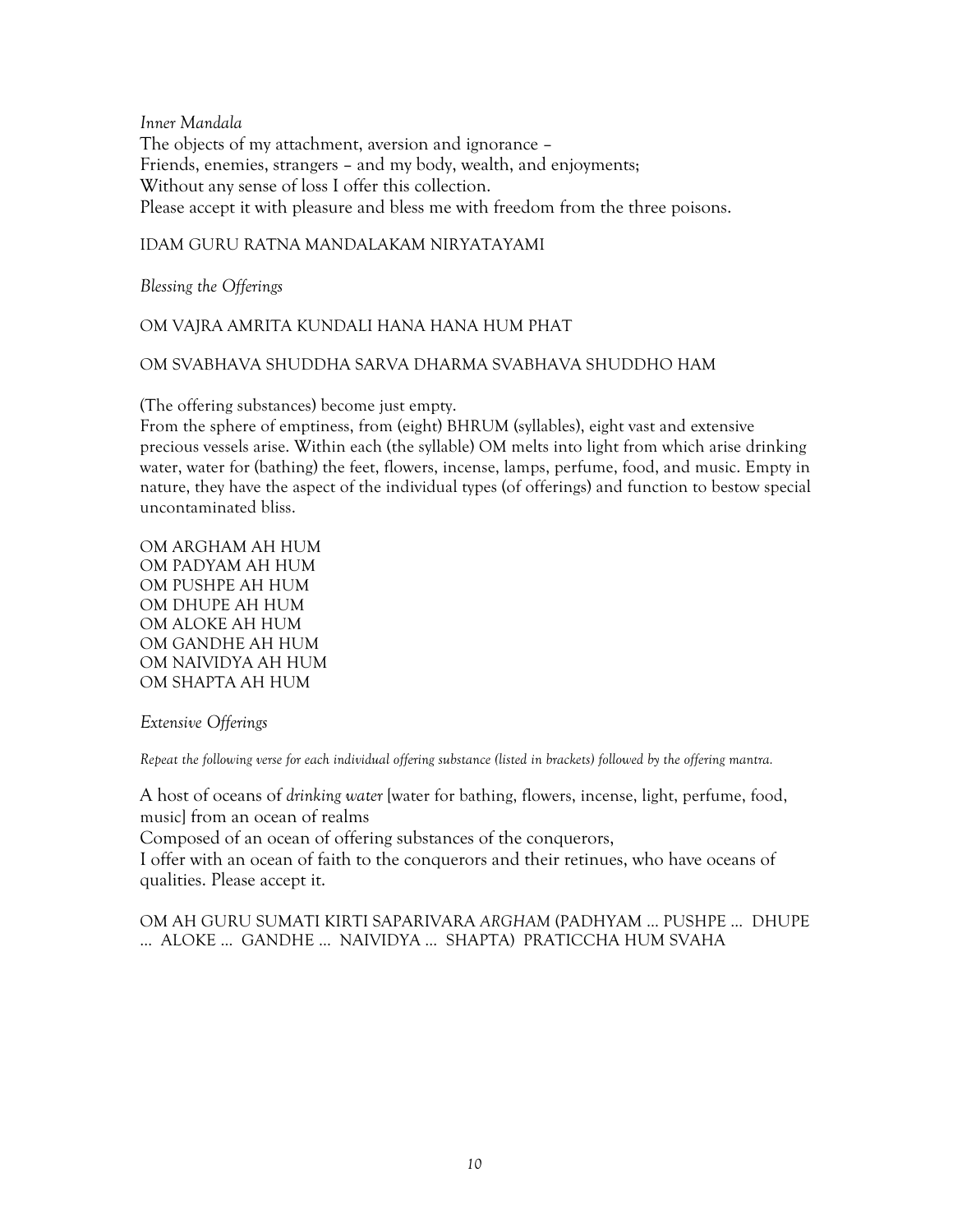# The Actual Offering Practice

*If one is going to do one hundred or one thousand offerings, if possible perform a hundred or a thousand sets of each offering of the two waters and the five sense enjoyments. If one is unable to perform these, perform a complete number of water offerings with offering cakes [tormas] and lights. [If you perform one hundred, offer one hundred cakes and one hundred lights.] At least there should be a complete number of water offerings, then perform as many of the others as one can. It is good if one can complete one hundred or one thousand of each of the following: prostrations, offerings, circumambulations and mantras. The way to do this is:*

*Repeat as many times as possible from \*\* to \*\*. If this practice is done ten times in this manner by ten practitioners, it becomes one hundred; if it is done ten times ten, it becomes one thousand.*

**\*\*** To you the kind incomparable guru, Invincible Lama Tsongkhapa, Namkha Drime [Stainless Sky], Jampel Nyingpo [Heart of the Soft Glorified One] and so forth,

To all you holy ones, who are unbetraying objects of refuge, I prostrate respectfully with body, speech and mind.

Ka drin nyam me la ma tsong kha pa Nam kha dri me jam päl nying po sog Lu me kyab nä dam pa kye nam la Lü ngag yi sum gü pä chhag tshäl lo *While reciting this, do as many prostrations as possible.*

*Then recite the seven limb prayer:*

I offer without exception actually performed and mentally transformed offerings, Confess all downfalls and rejoice in all virtue, Please do not pass into the sorrowless state and turn the Dharma wheel, I dedicate also all the merits for the great enlightenment.

Ngö sham yi trül chö pa ma lü bül Dig tung shag shing ge la je yi rang Nya ngän mi da chö khor kor war kül Ge tsog kün kyang jang chhub chhen por ngo

*Then offer a mandala:*

This ground anointed with perfume and strewn with flowers, Mount Meru, the four continents, and adorned with sun and moon Is visualized as a Buddha field and offered to you, May all migrators enjoy the pure lands.

> Sa zhi pö gi jug shing me tog tram Ri rab ling zhi nyi dä gyen pa di Sang gyä zhing du mig te ül war gyi Dro kün nam dag zhing la chö par shog

#### *Then recite:*

I make requests to Guru Lord Savior Tsongkhapa, whose essence encompasses all the objects of refuge of past, present, and future.

Dü sum kyab nä kun dü kyi ngo wo la ma je tsün tsongkhapa la söl wa deb so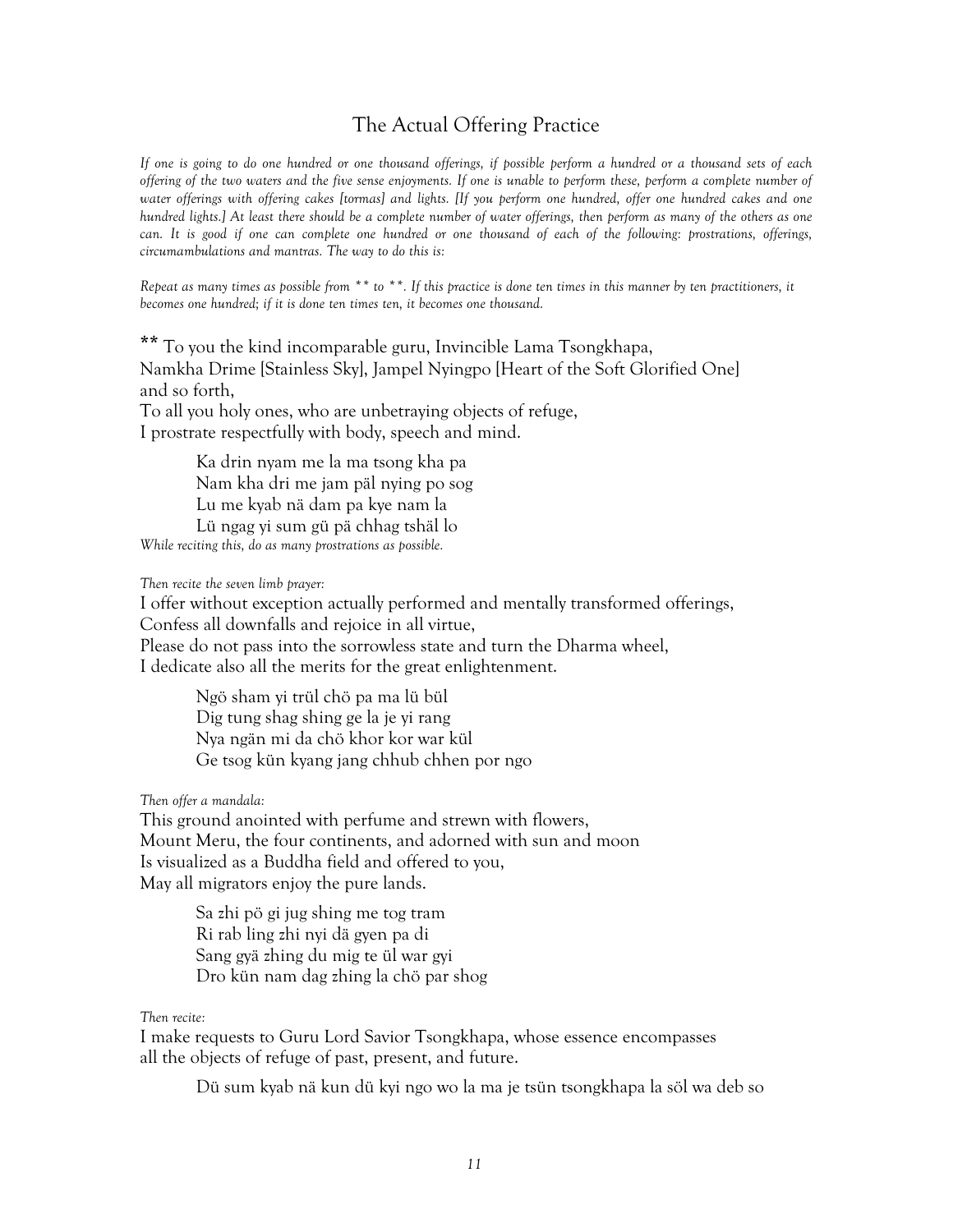*Recite the mantra as many times as possible, and along with that do circumambulations of actual holy objects or temples.*

#### OM AH GURU VAJRADHARA SUMATI KIRTI SIDDHI HUM HUM

*Optional: One can also recite the following requesting prayers while doing circumambulations.* 

*Nine line Prayer to Lama Tsongkhapa* Ngö drub kün jung thub wang dor je chhang Mig me tse wäi ter chhen chän rä zig Dri me khyen päi wang po jam päi yang Dü pung ma lü jom dzä sang wäi dag Gang chän khä päi tsug gyän lo zang drag Kyab sum kün dü **la ma sang gyä la**  Go sum gü päi go nä söl wa deb Rang zhän min ching dröl war jin gyi lob Chhog dang thün mong ngö drub tsäl du söl [Nyur du kye rang ta bur jin gyi lob]

*Five line Prayer to Lama Tsongkhapa (Mig tse ma)* Mig me tse wäi ter chhen chän rä zig Dri me khyen päi wang po jam päi yang Dü pung ma lü jom dzä sang wäi dag Gang chän khä pä tsug gyän tsong kha pa Lo zang drag pä zhab la söl wa deb *(21x)*

*Then, make requests according to one's own wishes and recite prayers similar to the following:* Due to the immeasurable merit from these actions, May I never be reborn in the lower realms Of the hell, hungry ghost, animal and demi gods And may I reborn at the holy feet of the Guru Savior Tsongkhapa. Please grant blessings that the teachings of the Mighty One spread, That living beings have happiness and comfort, That the gurus' lives be stable and their holy actions flourish. May the two obscurations of migratory beings be purified by completing the two types of merit

And may they quickly achieve full enlightenment.

Di tar gyi päi so nam pag me kyi Nyel wa yi dag dü dro lha ma yin Ne ngen len pa tag (tu) pang je ne Gyäl wa jam gön shab drung kye wa shog Tub päi den dar kye gu de shing kyi La mäi ku tse den shing dze trin gye Dro nam trib nyi jang shing tsog nyi po Rab dzog jang chen nyur du tob jin lob **\*\***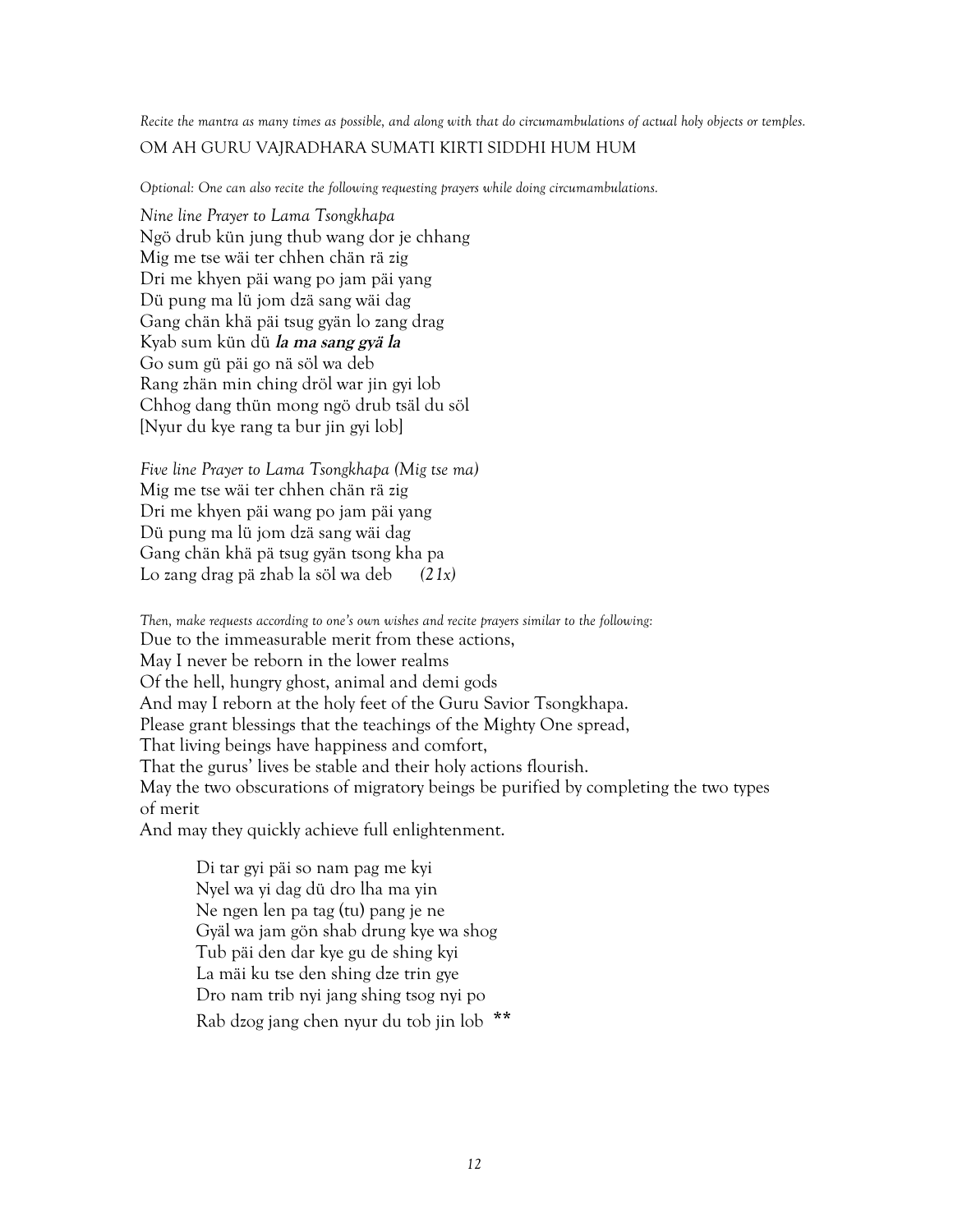### *Prostrations and Praise*

I prostrate to the supreme peerless lama who is the only eye of sentient beings of the three realms, the peerless protector of all those who seek liberation and whose kindness exceeds that of all the conquerors.

I prostrate to the feet of the glorious guru whose beautiful wisdom abode, abundant wealth of the three higher trainings and noble activities, are a glorious appearance to disciples. Your fame is like light radiating into the ten directions of Jambudvipa.

I prostrate to Jetsun Jampälyang (Manjushri), the coming fifth savior and the glorious manifestation of the body of all conquerors' knowledge wisdom contained in one. You reside on Tsongkhapa's crown in the mandala of great bliss.

I prostrate to supreme Arya Avalokiteshvara, the supreme protector of the three worlds and glorious manifestation of the speech of all conqueror's great compassion contained in one. You reside at Tsongkhapa's throat in the mandala of great enjoyment.

I prostrate and sing praises to Vajrapani, holder of the vajra, the glorious manifestation of the mind of all conquerors' power contained in one who shows the wrathful aspect.

At the heart of oneself is the mantra. From that light radiates and stirs the minds of the lamas of the front generation. From the DHI syllable at the heart of the front generation holy beings, five colored beams of light radiate out to the ten directions and purify all the negativities of all the beings of the six realms, leading them quickly to the supreme buddhahood of the supreme lord lama.

*Then, without distraction, do the following requesting prayer as much as one can.*

*Five Line Prayer to Lama Tsongkhapa (Mig tse ma)* Mig me tse wäi ter chhen chän rä zig Dri me khyen päi wang po jam päi yang Dü pung ma lü jom dzä sang wäi dag Gang chän khä pä tsug gyän tsong kha pa Lo zang drag pä zhab la söl wa deb *(21x)*

# *Vajrasattva Mantra Recitation*

OM VAJRASATTVA SAMAYA MANUPALAYA / VAJRASATTVA TVENOPATISHTHA / DRIDHO ME BHAVA / SUTOSHYO ME BHAVA / SUPOSHYO ME BHAVA / ANURAKTO ME BHAVA / SARVA SIDDHIM ME PRAYACCHA / SARVA KARMA SU CHAME / CHITTAM SHRIYAM KURU HUM / HA HA HA HA HO / BHAGAVAN SARVA TATHAGATA / VAJRA MAME MUNCHA / VAJRA BHAVA MAHA SAMAYA SATTVA AH HUM PHAT *(3x)*

*Offerings*

OM AH GURU SUMATI KIRTI SAPARIVARA ARGHAM …… SHAPTA PRATICCHA HUM SVAHA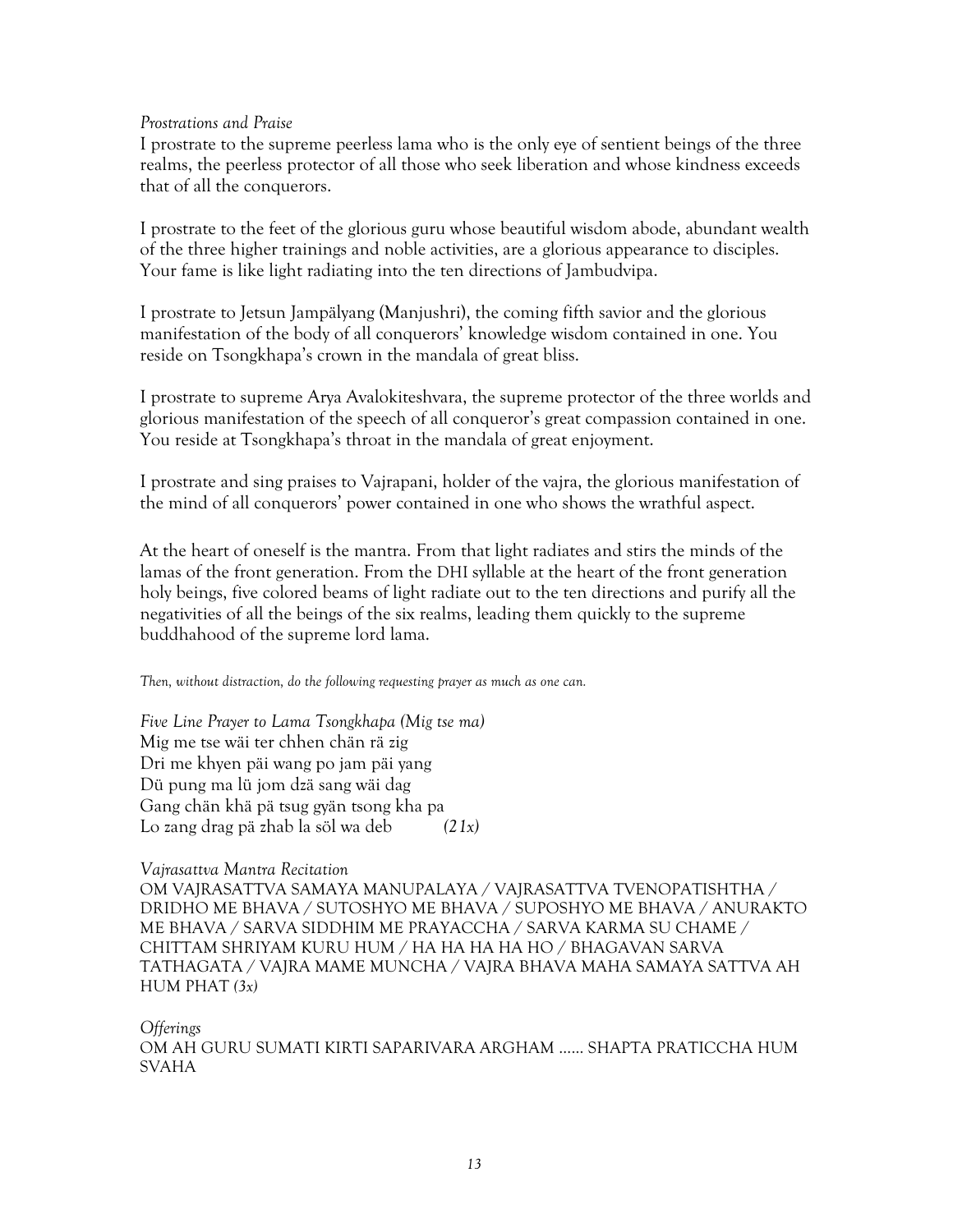### *Praise and Prostration*

Surrounded by a pure garland of snowy mountains, you are the protector of us sentient beings who have no guide. I prostrate to you, supreme lama, who shows whatever aspect is beneficial to our ignorant minds.

*Then recite* The Foundation of All Good Qualities *with the visualization of receiving the blessings.*

# *The Foundation of All Good Qualities*

The foundation of all good qualities is the kind and venerable guru; Correct devotion to him is the root of the path. By clearly seeing this and applying great effort, Please bless me to rely upon him with great respect.

Understanding that the precious freedom of this rebirth is found only once, is greatly meaningful, and is difficult to find again, Please bless me to generate the mind that unceasingly, Day and night, takes its essence.

This life is as impermanent as a water bubble; Remember how quickly it decays and death comes. After death, just like a shadow follows the body, The results of black and white karma follow.

Finding firm and definite conviction in this, Please bless me always to be careful To abandon even the slightest negativities And accomplish all virtuous deeds.

Seeking samsaric pleasures is the door to all suffering: They are uncertain and cannot be relied upon. Recognizing these shortcomings, Please bless me to generate the strong wish for the bliss of liberation.

Led by this pure thought, Mindfulness, alertness, and great caution arise. The root of the teachings is keeping the pratimoksha vows: Please bless me to accomplish this essential practice.

Just as I have fallen into the sea of samsara, So have all mother migratory beings. Please bless me to see this, train in supreme bodhichitta, And bear the responsibility of freeing migratory beings.

Even if I merely develop bodhichitta, but I don't practice the three types of morality, I will not achieve enlightenment. With my clear recognition of this, Please bless me to practice the bodhisattva vows with great energy.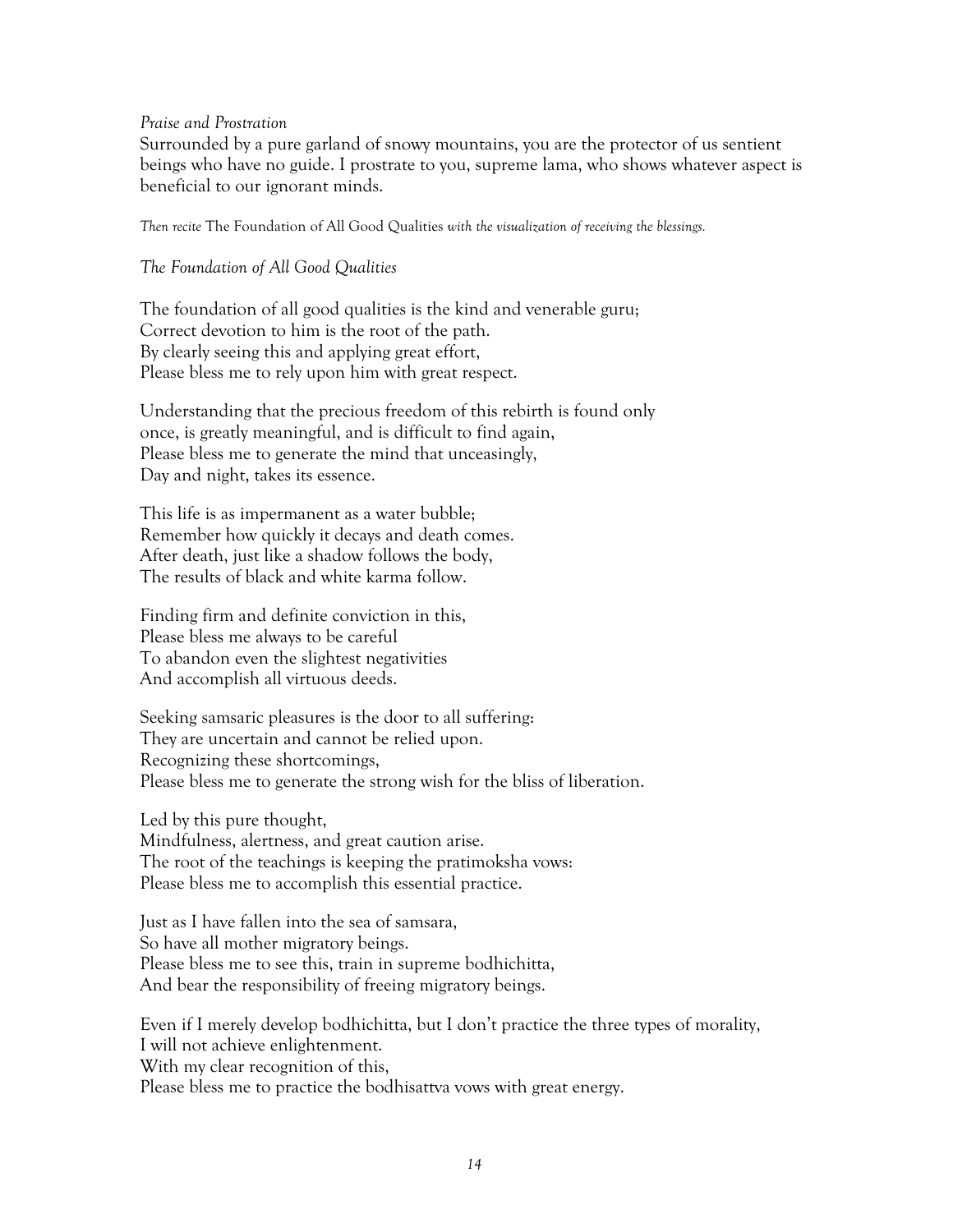Once I have pacified distractions to wrong objects And correctly analyzed the meaning of reality, Please bless me to generate quickly within my mindstream The unified path of calm abiding and special insight.

Having become a pure vessel by training in the general path, Please bless me to enter The holy gateway of the fortunate ones: The supreme vajra vehicle.

At that time, the basis of accomplishing the two attainments Is keeping pure vows and samaya. As I have become firmly convinced of this, Please bless me to protect these vows and pledges like my life.

Then, having realized the importance of the two stages, The essence of the Vajrayana, By practicing with great energy, never giving up the four sessions, Please bless me to realize the teachings of the holy guru.

Like that, may the gurus who show the noble path And the spiritual friends who practice it have long lives. Please bless me to pacify completely All outer and inner hindrances.

In all my lives, never separated from perfect gurus, May I enjoy the magnificent Dharma. By completing the qualities of the stages and paths, May I quickly attain the state of Vajradhara.

*Then dedications such as not to be separate from Lama Tsongkhapa's teachings and so on, extensive or short, such as Losang gyal.ten.ma, below.*

*Prayer for the Flourishing of Je Tsongkhapa's Teachings by Gung tang Tän päi Drön me*

Though he's the father, producer of all conquerors, As a conqueror's son, he produced the thought of upholding The conqueror's Dharma in infinite worlds. Through this truth May the conqueror Losang's teachings flourish!

When of yore before [Buddha] Indraketu He made his vow, the conqueror and his offspring Praised his powerful courage. Through this truth May the conqueror Losang's teachings flourish!

That the lineage of pure view and conduct might spread, He offered a white crystal rosary to the Sage,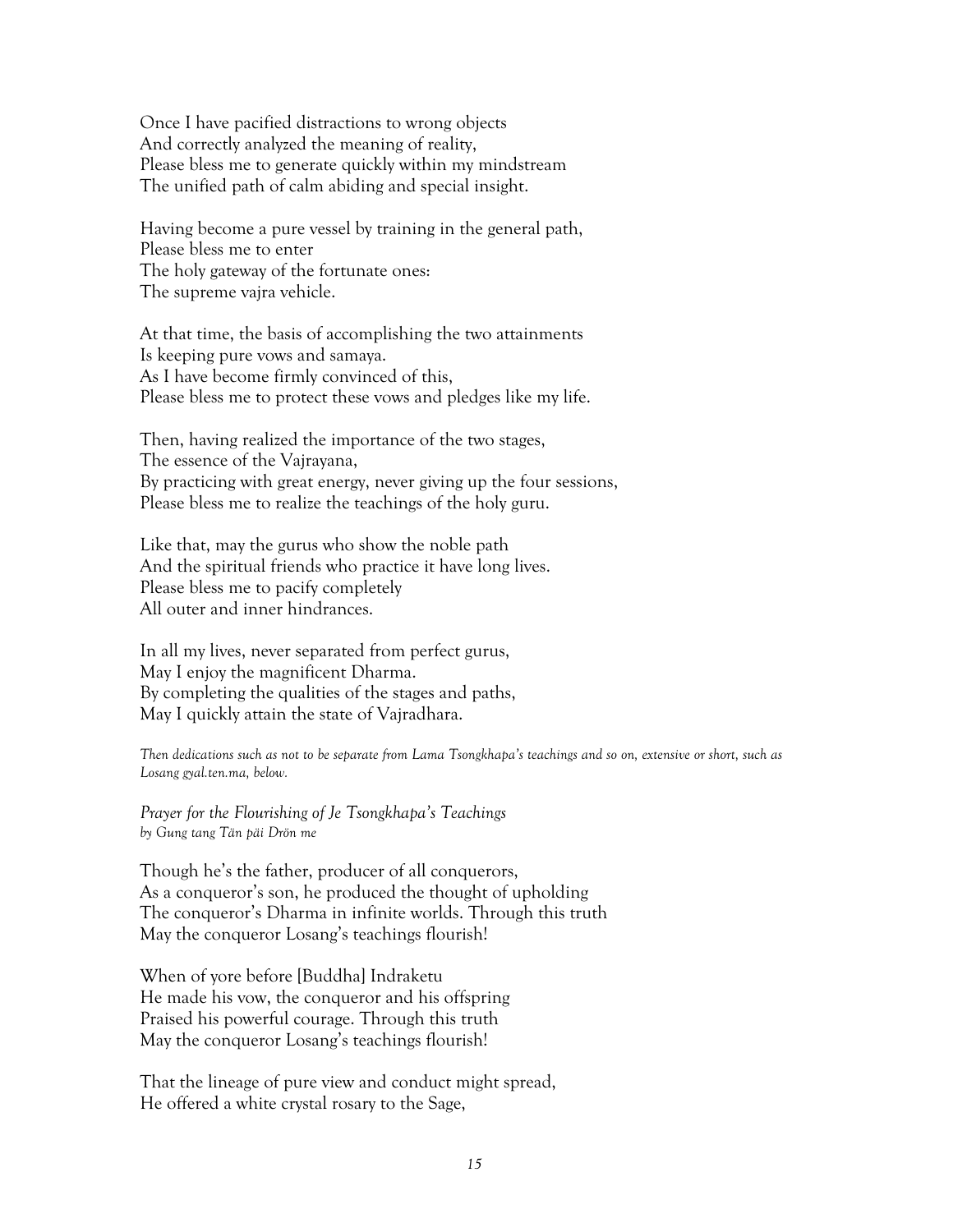Who gave him a conch and prophesied. Through this truth May the conqueror Losang's teachings flourish!

His pure view free of eternity or destruction; His pure meditation cleansed of dark fading and fog; His pure conduct practiced according to conquerors' orders: May the conqueror Losang's teachings flourish!

Learned, since he extensively sought out learning; Reverend, rightly applying it to himself; Good, dedicating all for beings and doctrine: May the conqueror Losang's teachings flourish!

Through being sure that all scriptures, definitive and Interpretative, were, without contradiction, Advice for one person's practice, he stopped all misconduct: May the conqueror Losang's teachings flourish!

Listening to explanations of the three pitakas, Realized teachings, practice of the three trainings – His skilled and accomplished life story is amazing. May the conqueror Losang's teachings flourish!

Outwardly calmed and subdued by the hearer's conduct, Inwardly trusting in the two stages' practice, He allied without clash the good paths of sutra and tantra: May the conqueror Losang's teachings flourish!

Combining voidness, explained as the causal vehicle, With great bliss, achieved by method, the effect vehicle, Heart essence of eighty thousand Dharma bundles – May the conqueror Losang's teachings flourish!

By the power of the ocean of oath bound doctrine protectors, Like the main guardians of the three beings' paths – The quick acting lord, Vaishravana, Karma yama – May the conqueror Losang's teachings flourish!

In short, by the lasting of glorious gurus' lives, By the earth being full of good, learned, reverend holders Of the teaching, and by the increase of power of its patrons, May the conqueror Losang's teachings flourish!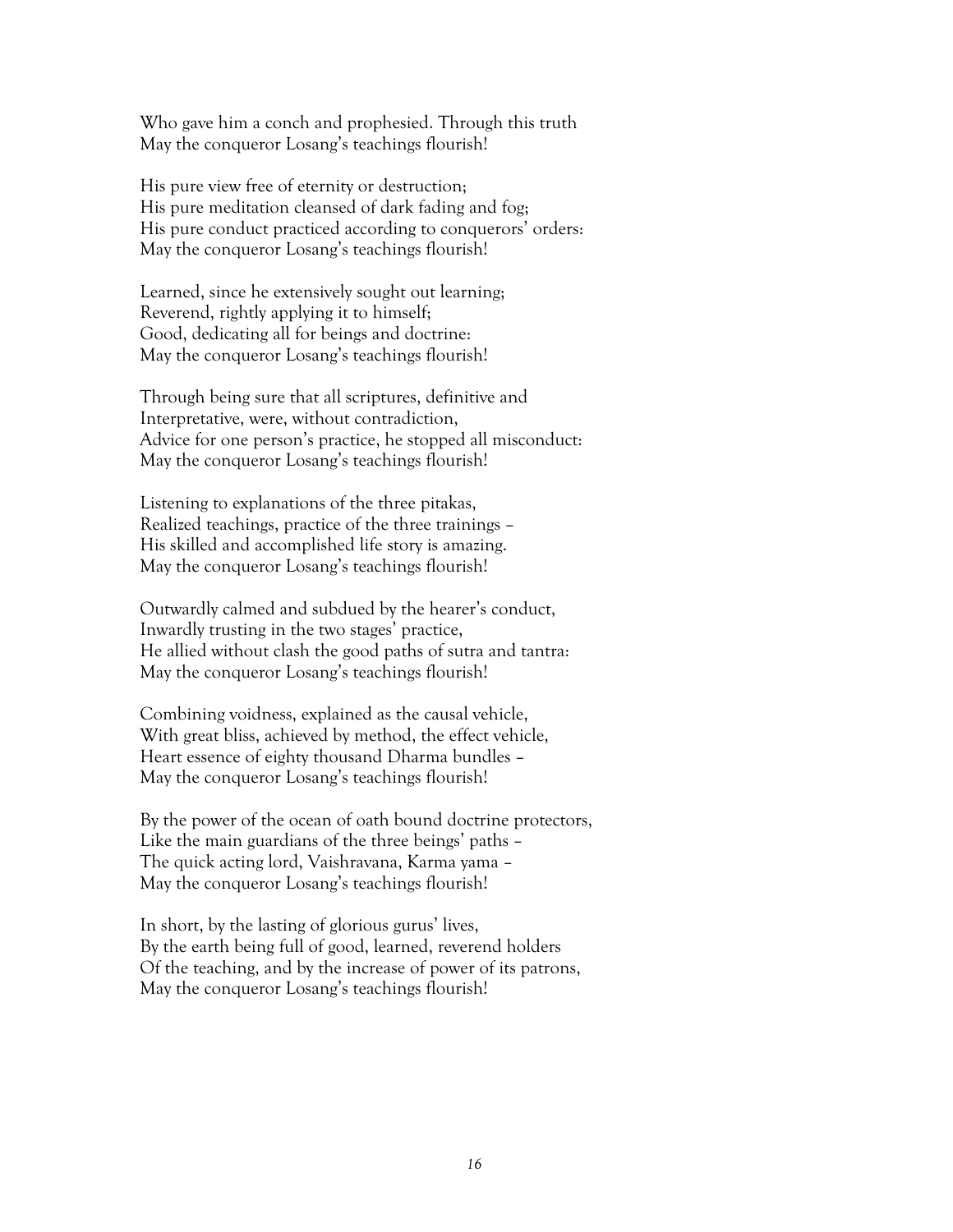# *Offering the Tormas*

*Now dedicate the four part torma offering. Perform the four white tormas:*

# OM VAJRA AMRITA KUNDALI HANA HANA HUM PHAT

# OM SVABHAVA SHUDDHA SARVA DHARMA SVABHAVA SHUDDHO HAM

(The torma offerings) become just empty.

From the sphere of emptiness (the syllable) BHRUM becomes a vast and extensive precious vessel, inside of which is the torma which has the nature of divine food and has the five sense qualities. It is marked with OM AH HUM.

Beams of light radiate out from the syllables and hook all the essence of samsara and nirvana. These dissolve into the three letters, which dissolve into light and become an ocean of transcendental wisdom nectar.

OM AH HUM *[3x*]

From the tongue of the Jetsun Lama and his entourage come light beams that take the essence of the torma and enjoy it.

OM GURU SUMATI KIRTI SAPARIVARA IDAM BALIMTA KHA KHA KHAHI KHAHI [*7x*]

By the blessings of the supreme truth and the victorious ones and their children, due to the pure sphere of Dharma, And enriched by the two collections of merit, May this offering gift of torma, great oceans of nectar, Cause the guests to generate uncontaminated great bliss.

> Kön chog sum gi den pa dang sang gyä dang jang chhub sem pa tham chhä kyi jin lab dang tshog nyi yong su dzog päi nga dang chhen po dang Chö kyi ying nam par tag ching sam kyi mi kyab pä thob kyi te de zhin nyi du dug par gyur chig

# OM AH GURU SUMATI KIRTI SAPARIVARA ARGHAM …… SHAPTA PRATICCHA HUM SVAHA

I offer this nectar food with five desire qualities and so forth And oceans of offering clouds both actually performed and mentally transformed To Guru Saviour Tsongkhapa and his retinue. By accepting this, please grant the general and sublime realizations.

Dö yön nga den dü tsi shel se sog Ngö sham yi trül chhö thrin gya tsho di La ma jam gön khor dang je la bül She ne chog tün ngö drub tsäl du söl

*Bless the second torma with three recitations of the sambhara mantra:* OM SAMBHARA SAMBHARA HUM (*3x*)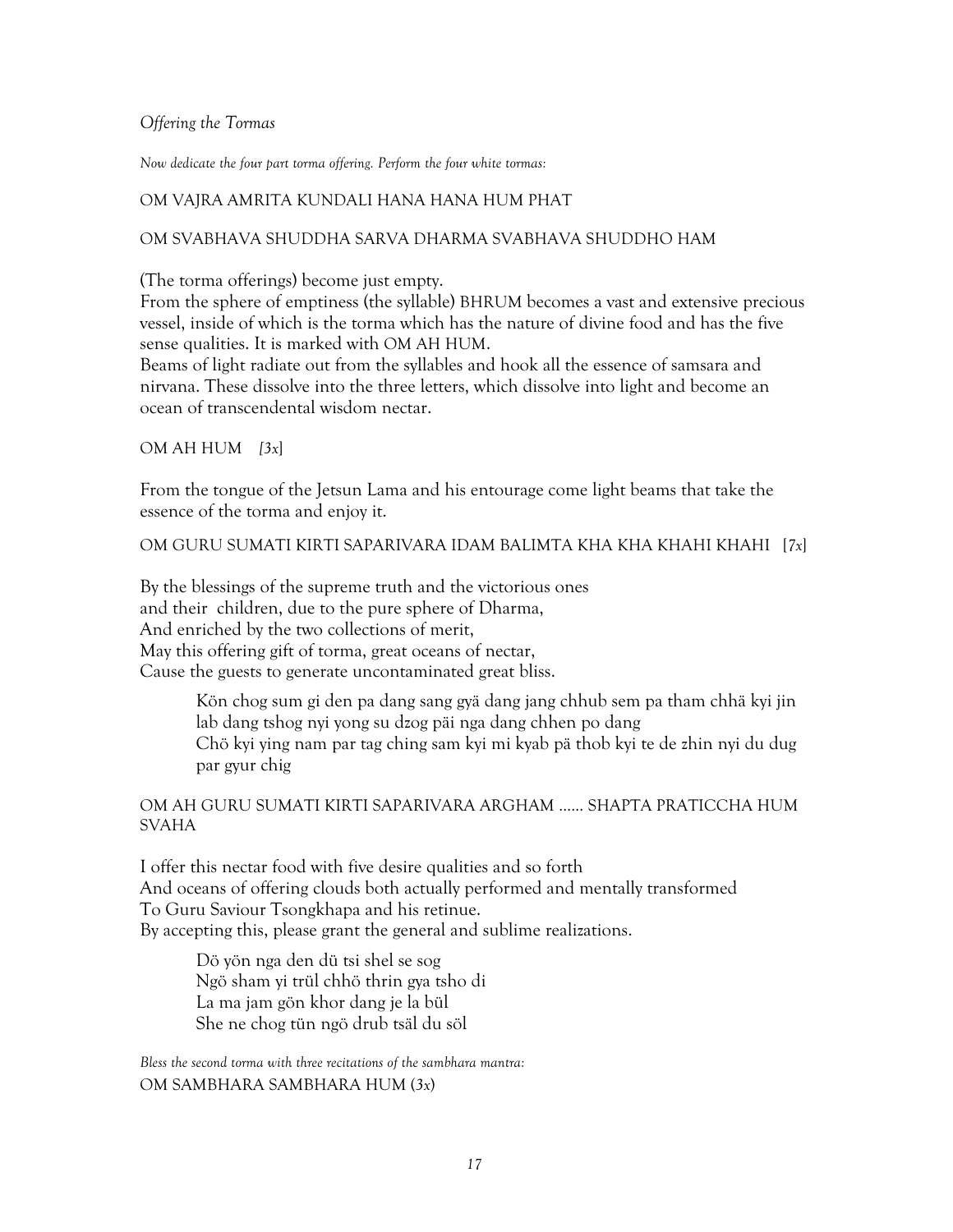I offer this nectar food with five desire qualities and so forth And oceans of offering clouds both actually performed and mentally transformed To the assemblies of Dharma protectors who are under pledge. By accepting this, please grant the accomplishment of the four types of actions.

Dö yön nga den dü tsi shel se sog Ngö sham yi trül chhö thrin gya tsho di Dam jen chö kyong sung mäi tshog la bül She ne nam shi thrin le drub par dzö

*Then bless the third torma with three recitations of the sambhara mantra:* OM SAMBHARA SAMBHARA HUM (*3x*)

I offer this nectar food with five desire qualities and so forth And oceans of offering clouds both actually performed and mentally transformed To all sentient beings, the fathers and mothers of the six types, May each individual sentient being be liberated from suffering and its cause, Generate bodhichitta and quickly achieve full enlightenment.

Dö yön nga den dü tsi tor ma di Pä mä rig thrug sem chhen yong la ngo Rang rang dug ngäl gyu je le dröl shing Jang chhub sem kye sang gyä nyur tob shog

*Bless the fourth torma by reciting the nama sarva mantra three times.* NAMA SARVA TATHAGATA AVALOKITE OM SAMBHARA SAMBHARA HUM (*3x*)

*Recite the holy names of the four tathagatas.* 

I prostrate to the Tathagata Many Jewels. I prostrate to the Tathagata Holy Beautiful Form. I prostrate to the Tathagata Very Gentle Body. I prostrate to the Tathagata Free of All Fears.

> De zhin sheg pa gyäl wa rin chhen me la chhag tshäl lo De zhin sheg pa zug dze dam pa la chhag tshäl lo De zhin sheg pa ku jam le la chhag tshäl lo De zhin sheg pa jig pa tham chä dang dräl wa la chhag tshäl lo

I offer this nectar food with five desire qualities and so forth And oceans of offering clouds both actually performed and mentally transformed To the country devas, landlords and the lord of the place, By accepting this, please help all those who have entered the teaching of the Victorious One

To actualize all the necessary conditions according to their wishes.

Dö yön nga den dü tsi tor ma di Yül lha shi dag ne dag nam la bül Zhe nä gyäl wäi den la shug nam la Thün kyen dong drog yi zhin drub par dzö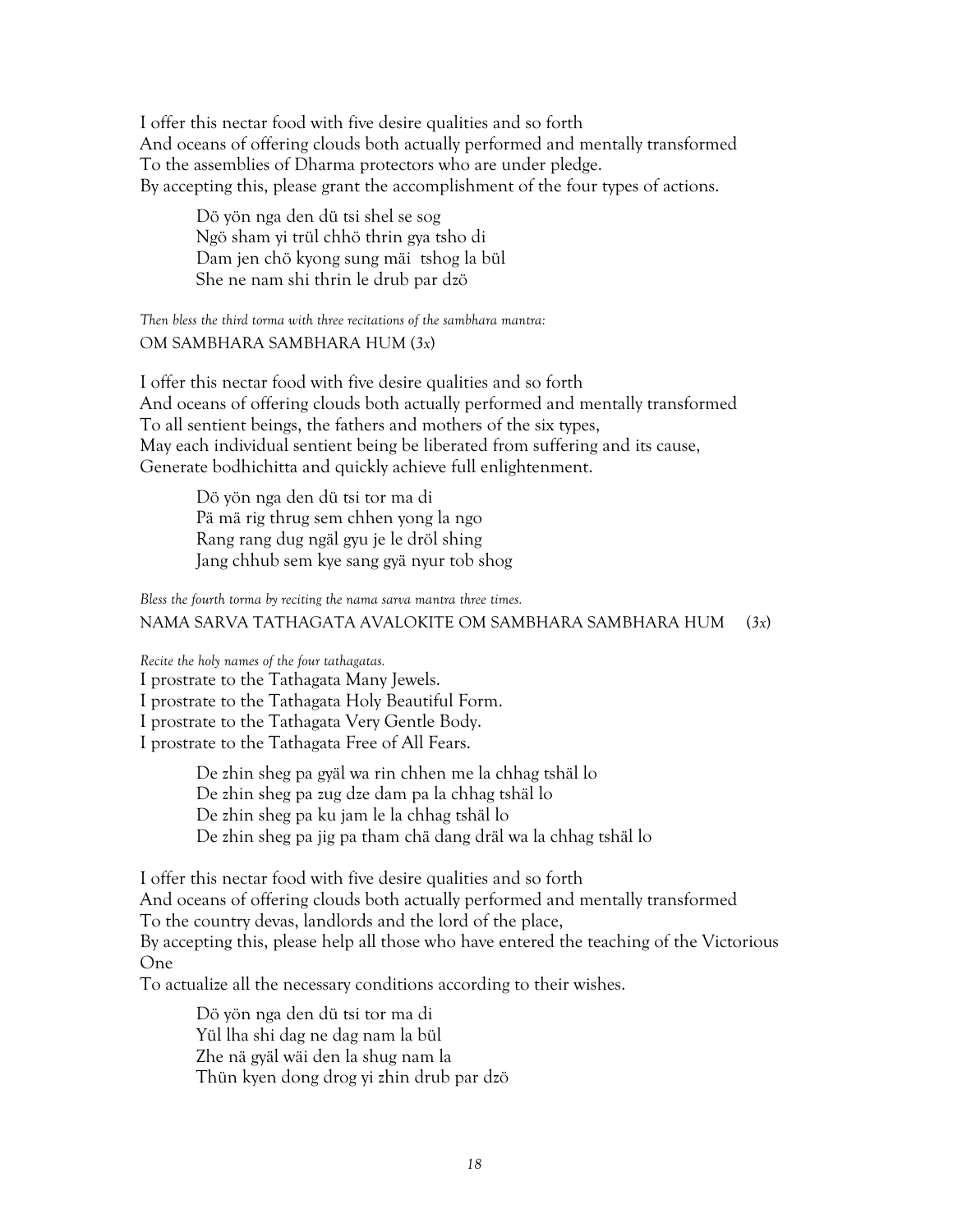*Then recite the following prayer:* Due to the power of my thought, the power of the blessings of the tathagatas And the power of the sphere of Dharma, May every aim I think to pursue Be actualized without resistance.

> Dag gi sam päi tob dang ni De zhin sheg päi jin lob dang Chö kyi ying gi tob dang gi Dön nam gang dag sam pa kün De dag tham chä chi rig par Tog pa me par jung gyur chig

# *Praise and Prostration*

Surrounded by a pure garland of snowy mountains, you are the protector of us sentient beings who have no guide. I prostrate to you, supreme lama, who shows whatever aspect is beneficial to our ignorant minds.

#### *Vajrasattva Mantra Recitation*

OM VAJRASATTVA SAMAYA MANUPALAYA / VAJRASATTVA TVENOPATISHTHA / DRIDHO ME BHAVA / SUTOSHYO ME BHAVA / SUPOSHYO ME BHAVA / ANURAKTO ME BHAVA / SARVA SIDDHIM ME PRAYACCHA / SARVA KARMA SU CHAME / CHITTAM SHRIYAM KURU HUM / HA HA HA HA HO / BHAGAVAN SARVA TATHAGATA / VAJRA MAME MUNCHA / VAJRA BHAVA MAHA SAMAYA SATTVA AH HUM PHAT *(7x or 21x)*

*Thanksgiving Offering to Conclude*

# OM VAJRA AMRITA KUNDALI HANA HANA HUM PHAT

# OM SVABHAVA SHUDDHA SARVA DHARMA SVABHAVA SHUDDHO HAM

# (The offering substances) become just empty.

From the sphere of emptiness, from (eight) BHRUM (syllables), eight vast and extensive precious vessels arise. Within each (the syllable) OM melts into light from which arise drinking water, water for (bathing) the feet, flowers, incense, lamps, perfume, food, and music. Empty in nature, they have the aspect of the individual types (of offerings) and function to bestow special uncontaminated bliss.

OM ARGHAM AH HUM OM PADYAM AH HUM OM PUSHPE AH HUM OM DHUPE AH HUM OM ALOKE AH HUM OM GANDHE AH HUM OM NAIVIDYA AH HUM OM SHAPTA AH HUM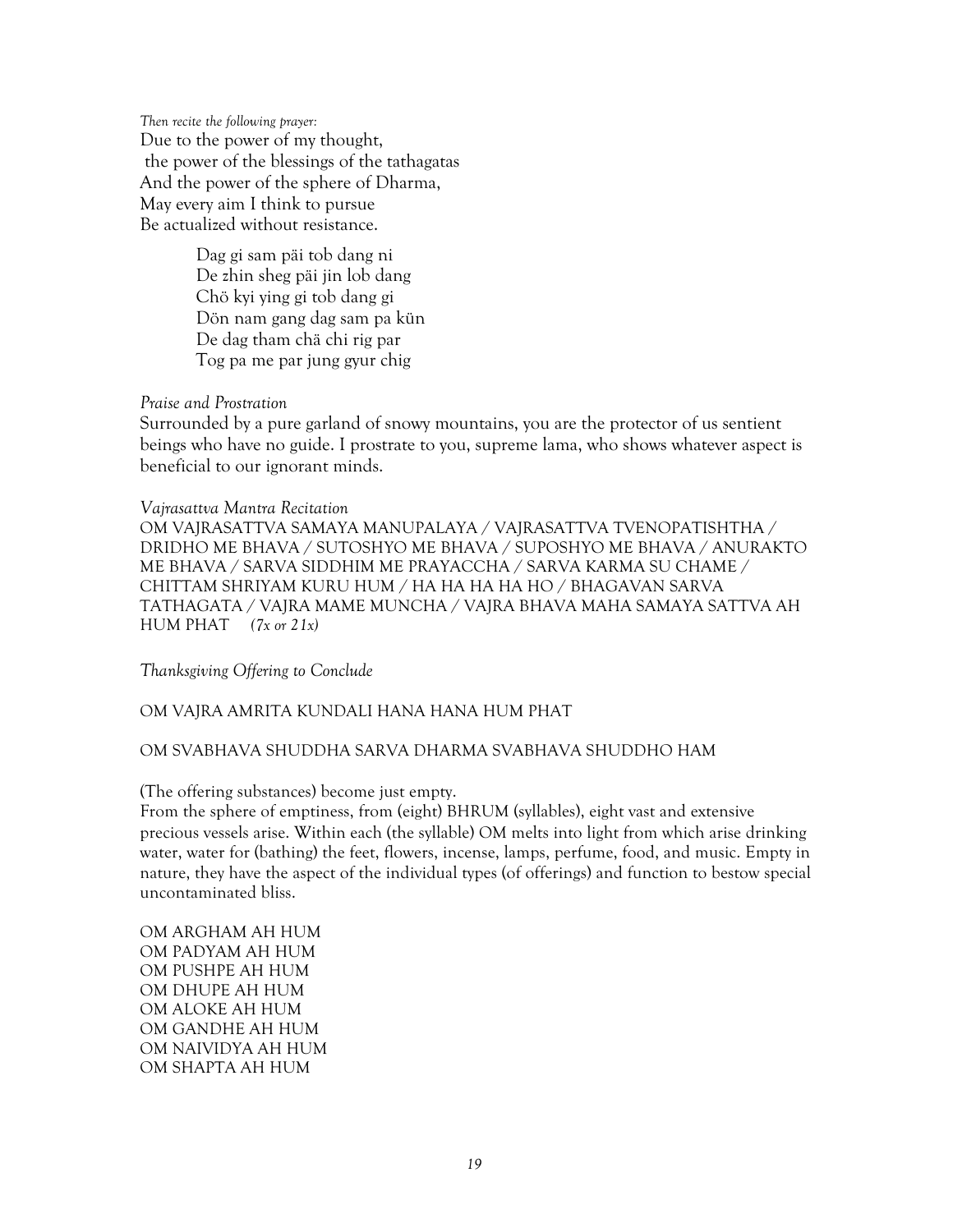# OM AH GURU SUMATI KIRTI SAPARIVARA *ARGHAM* (PADHYAM … PUSHPE … DHUPE … ALOKE … GANDHE … NAIVIDYA … SHAPTA) PRATICCHA HUM SVAHA

# *Praise and Prostration*

Surrounded by a pure garland of snowy mountains, you are the protector of us sentient beings who have no guide. I prostrate to you, supreme lama, who shows whatever aspect is beneficial to our ignorant minds.

# *Dedication Prayers*

Due to these merits, may I quickly Become a guru Lama Tsongkhapa And place all migrating beings, without exception, In that very enlightened state.

In order to obtain the holy state of the omniscient and supreme guru, having made great effort at this practice and having made offerings and so on to you, my protector, may all my wishes be accomplished immediately.

Having meditated on your extremely beautiful body – with major and minor marks and signs, white in color with a shade of red, and appearing with the teaching mudra holding the text and the sword – and dissolved it into the ultimate emptiness of the peerless dharmakaya, may I too obtain your holy body.

Due to the blessings of your vajra body, speech, and mind having stabilized my own three doors, may I obtain the glory of effortlessly absorbing all the winds and mind at the heart.

May I be able to accomplish all the countless activities, such as the eleven, without obstacle, due to having perfected the stages of practice, by reciting these verses of request.

Due to requesting with a pure and clear mind in all countries, including Tibet, may all the virtues of samsara and nirvana, whatever one wishes, greatly flourish and may all the collections of poverty during the time of the five degenerations be pacified.

Especially, in all my lifetimes, may I be able to follow and please you, Losang Dragpa, who encompasses all the gathering of direct and indirect kind lineage gurus such as Tubwang Dorje Chang and so on.

At the end of my life, may I be able to hear your holy speech saying, "Child, child, come here and let us go to Tushita," with many beautiful clouds of offerings and pleasant music.

Due to the merit that comes from this perseverance with pure intention, may countless transmigrators be guided by your peaceful and wrathful emanations, O Losang, and from life to life never be separated from you.